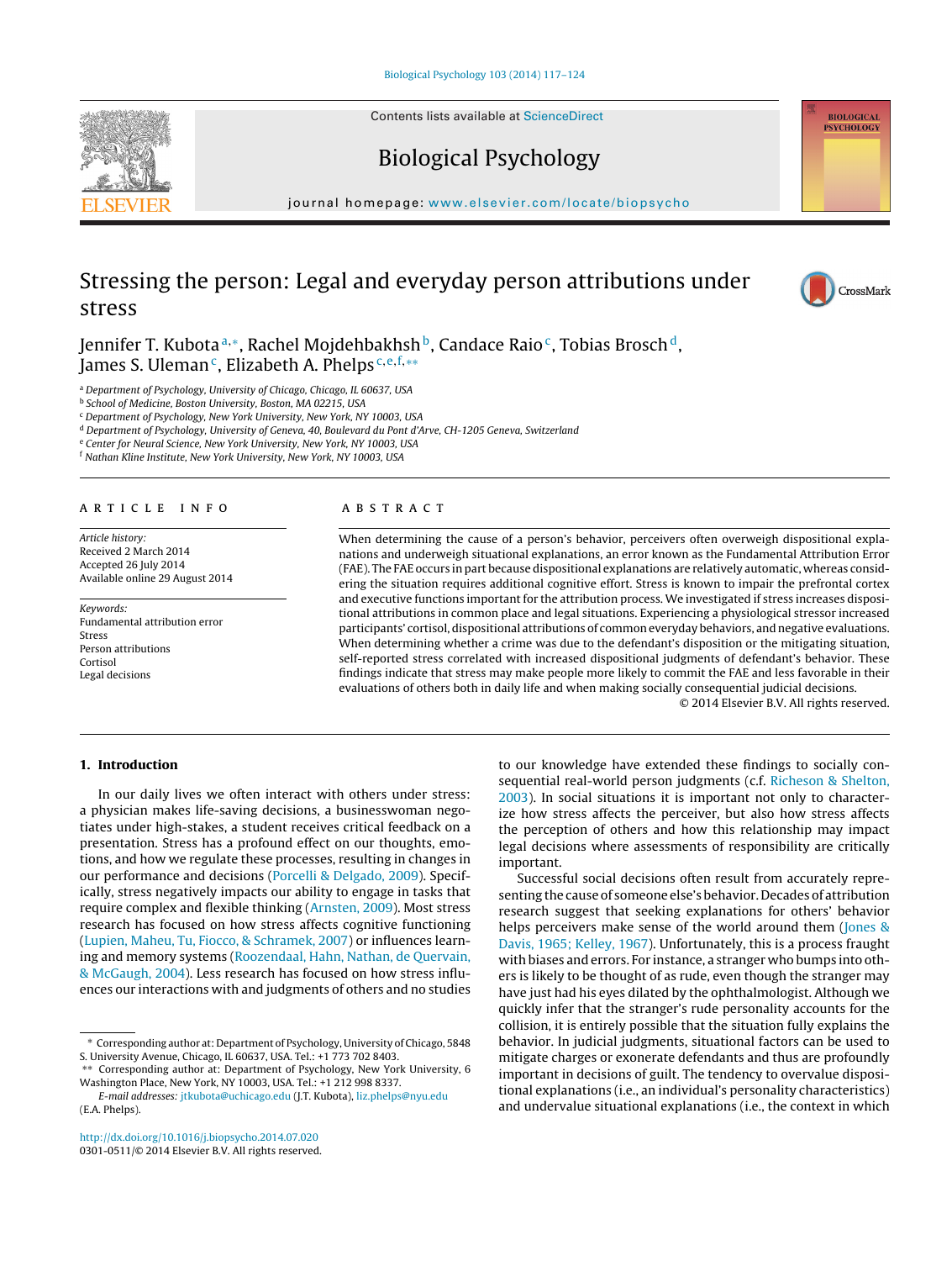the behavior occurs) is known as the Fundamental Attribution Error (FAE; [Gilbert](#page-6-0) [&](#page-6-0) [Malone,](#page-6-0) [1995;](#page-6-0) [Jones](#page-6-0) [&](#page-6-0) [Harris,](#page-6-0) [1967;](#page-6-0) [Miller,](#page-6-0) [1976;](#page-6-0) [Ross,](#page-6-0) [1977;](#page-6-0) [Snyder](#page-6-0) [&](#page-6-0) [Jones,](#page-6-0) [1974\).](#page-6-0)

Individuals may not simultaneously weigh behavioral and situational information when decoding behavior ([Gilbert](#page-6-0) [&](#page-6-0) [Malone,](#page-6-0) [1995\).](#page-6-0) Instead, attributing a cause to someone's behavior is a process that is proposed to unfold over time ([Gilbert,](#page-6-0) [Pelham,](#page-6-0) [&](#page-6-0) [Krull,](#page-6-0) [1988\).](#page-6-0) First, perceivers categorize a behavior ("Amy refused to shake Brenda's hand"). Next, they characterize the behavior in dispositional (i.e., personality trait) terms ("Amy is rude"). These two processes are relatively automatic. Finally, given sufficient time and motivation, the observer applies information about the prevailing situational constraints on the behavior ("Amy has a highly contagious illness"). The initial dispositional inference is adjusted by incorporating situational information, if warranted, through a controlled, effortful correctional step [\(Baumeister,](#page-6-0) [Bratslavsky,](#page-6-0) [Muraven,](#page-6-0) [&](#page-6-0) [Tice,](#page-6-0) [1998;](#page-6-0) [Jones,](#page-6-0) [1979;](#page-6-0) [Quattrone,](#page-6-0) [1982\).](#page-6-0) The FAE occurs, in part, because automatic (versus controlled) processing has the advantages in our busy lives of speed and efficiency.

Because correcting a judgment requires mental effort, this last correctional step is more likely to be incomplete when cognitive resources are drained or busy, such as when individuals are under time pressure or under cognitive load, resulting in dispositional attributions ([Baumeister](#page-6-0) et [al.,](#page-6-0) [1998;](#page-6-0) [Gilbert](#page-6-0) et [al.,](#page-6-0) [1988;](#page-6-0) [Gilbert](#page-6-0) [&](#page-6-0) [Jones,](#page-6-0) [1986;](#page-6-0) [Jones,](#page-6-0) [1979;](#page-6-0) [Quattrone,](#page-6-0) [1982\).](#page-6-0) Gilbert and colleagues found that when participants are distracted during attribution judgments, they make more dispositional attributions. The researchers concluded that when cognitive resources are consumed by another task, the correctional step of adjusting initial dispositional inferences with relevant situational information is impaired. This model is supported by a recent brain imaging study that found increased activity in dorsolateral prefrontal cortex (DLPFC) — a region linked with executive functions, including working memory, selective attention, and executive control ([Banich](#page-6-0) et [al.,](#page-6-0) [2001;](#page-6-0) [MacDonald,](#page-6-0) [Cohen,](#page-6-0) [Stenger,](#page-6-0) [&](#page-6-0) [Carter,](#page-6-0) [2000\)](#page-6-0) — when individuals made situational attributions [\(Brosch,](#page-6-0) [Schiller,](#page-6-0) [Mojdehbakhsh,](#page-6-0) [Uleman,](#page-6-0) [&](#page-6-0) [Phelps,](#page-6-0) [2013\).](#page-6-0)

In [Gilbert](#page-6-0) et [al.](#page-6-0) [\(1988\),](#page-6-0) participants had two tasks to perform simultaneously, thus fundamentally making the attributional task one of divided attention. Another way that executive functions can be altered is by physiological stress. Stress has broad long-term effects on cognitive processes that may be critical in the attribution process. Stress results in neurohormonal changes that impair PFC function and a range of executive functions ([Arnsten,](#page-6-0) [2009\).](#page-6-0) Specifically, stress has a detrimental effect on tasks that require complex and flexible thinking [\(Arnsten,](#page-6-0) [2009\),](#page-6-0) selective attention [\(Mogg,](#page-6-0) [Mathews,](#page-6-0) [Bird,](#page-6-0) [&](#page-6-0) [Macgregor-Morris,](#page-6-0) [1990\),](#page-6-0) and working memory [\(Qin,](#page-6-0) [Hermans,](#page-6-0) [van](#page-6-0) [Marle,](#page-6-0) [Luo,](#page-6-0) [&](#page-6-0) [Fernández,](#page-6-0) [2009;](#page-6-0) [Roozendaal](#page-6-0) et [al.,](#page-6-0) [2004;](#page-6-0) [Schoofs,](#page-6-0) [Wolf,](#page-6-0) [&](#page-6-0) [Smeets,](#page-6-0) [2009\).](#page-6-0) Acute stress results in hypothalamic-pituitary-adrenal (HPA) axis activation and triggers the rapid sympathetic nervous system release of catecholamines that facilitates responding to stressors ([Goldstein,](#page-6-0) [2003\).](#page-6-0) Following this rapid release of catecholamines is the release of glucocorticoids, such as cortisol, which peak 20–30 min after stress exposure ([Sapolsky,](#page-7-0) [Romero,](#page-7-0) [&](#page-7-0) [Munck,](#page-7-0) [2000\)](#page-7-0) and can be measured as a proxy for stress. One advantage of stress as a manipulation of executive function is that its effects last beyond the stressor itself. This permits examining how stress affects attributions without adding distractions or changing the structure of the task.

In the first study, we explore the effects of physiological stress on attribution judgments. Given that stress impairs executive functions, stress may also increase an individual's reliance on automatic, heuristic processes ([Hoffman](#page-6-0) [&](#page-6-0) [al'Absi,](#page-6-0) [2004;](#page-6-0) [Kahneman](#page-6-0) [&](#page-6-0) [Frederick,](#page-6-0) [2002;](#page-6-0) [Reyna,](#page-6-0) [2004\).](#page-6-0) In the second study, we extend our investigation into real-world, socially consequential person attributions where participants make attributions about legal

scenarios. In both studies, we hypothesized that participants under stress would be less able to recruit the cognitive resources necessary to correct their initial dispositional inferences, resulting in fewer situational attributions both in everyday scenarios and in legal decisions.

## **2. Study 1**

In the context of study 1, we define stress as a disruption of homeostasis that results in subsequent activation of the hypothalamic-pituitary-adrenal (HPA) axis, widely considered the hallmark of a stress response (see [De](#page-6-0) [Kloet,](#page-6-0) [2004\).](#page-6-0) Although an array of laboratory manipulations may result in cognitive interference, distraction, or negative affect, we specifically employed an acute stress manipulation that reliably elicits HPA-axis activation as assessed with increased cortisol, enabling us to measure a neuroendocrine assay of stress reactivity through saliva. By objectively assessing a stress response that disrupts homeostatic balance enough to provoke HPA activity, we can directly show that we successfully induced physiological stress in our participants. Importantly, our acute stress manipulation yields a neurohormonal stress response that persists after the stressor is over, allowing us to assess the impact of physiological stress on attribution judgments in the absence of distraction from the stress manipulation.

#### **3. Methods**

#### 3.1. Participants

Analyses included 56 participants (38 females, 18–29 years of age; M = 21.232, SD = 2.979; White = 28, Black = 4, Asian = 12; Latino/Hispanic = 8, Middle Eastern = 4; see Supplementary materials for exclusion criteria). Participants were recruited at NYU via flyers. All gave informed consent and were paid \$15.00 for participation.

# 3.2. Cold-pressor task

The acute stress manipulation was a cold-pressor task (CPT), in which participants submerge their arm in ice-cold water for 3 min. This manipulation is commonly used to elicit the mild to moderate acute stress responses typical of everyday life ([Schoofs](#page-7-0) et [al.,](#page-7-0) [2009\).](#page-7-0) Before beginning with the attribution task, participants were randomly assigned to either submerge their armto the elbow in icecold water (stress condition;  $0-4\degree C$ ) or lukewarm water (control condition;  $30-36$  °C).<sup>1</sup>

# 3.2.1. Neuroendocrine measurement

We assessed cortisol concentration in the saliva, as a measure of stress-induced glucocorticoid response, to confirm that our physiological stress manipulation was successful: at baseline, 5 min after the CPT, and 30 min after the CPT. Given that cortisol levels peak approximately 20–30 min post stressor, we predicted that participants in the stress condition would have significantly higher cortisol levels than those in the control condition at 30 min postmanipulation. All saliva samples were stored immediately after collection in a freezer and preserved at −20 ◦C. Samples were brought up to room temperature and centrifuged at approximately 3000 rpm for 15 min before being assayed by Salimetrics Testing Services (State College, PA).

 $^1\,$  Self-reported stress was not collected in study 1. However, previous work finds that the cold-pressor increases self-reported stress ([Otto,](#page-6-0) [Raio,](#page-6-0) [Chiang,](#page-6-0) [Phelps,](#page-6-0) [&](#page-6-0) [Daw,](#page-6-0) [2013;](#page-6-0) [Raio](#page-6-0) et [al.,](#page-6-0) [2013\).](#page-6-0)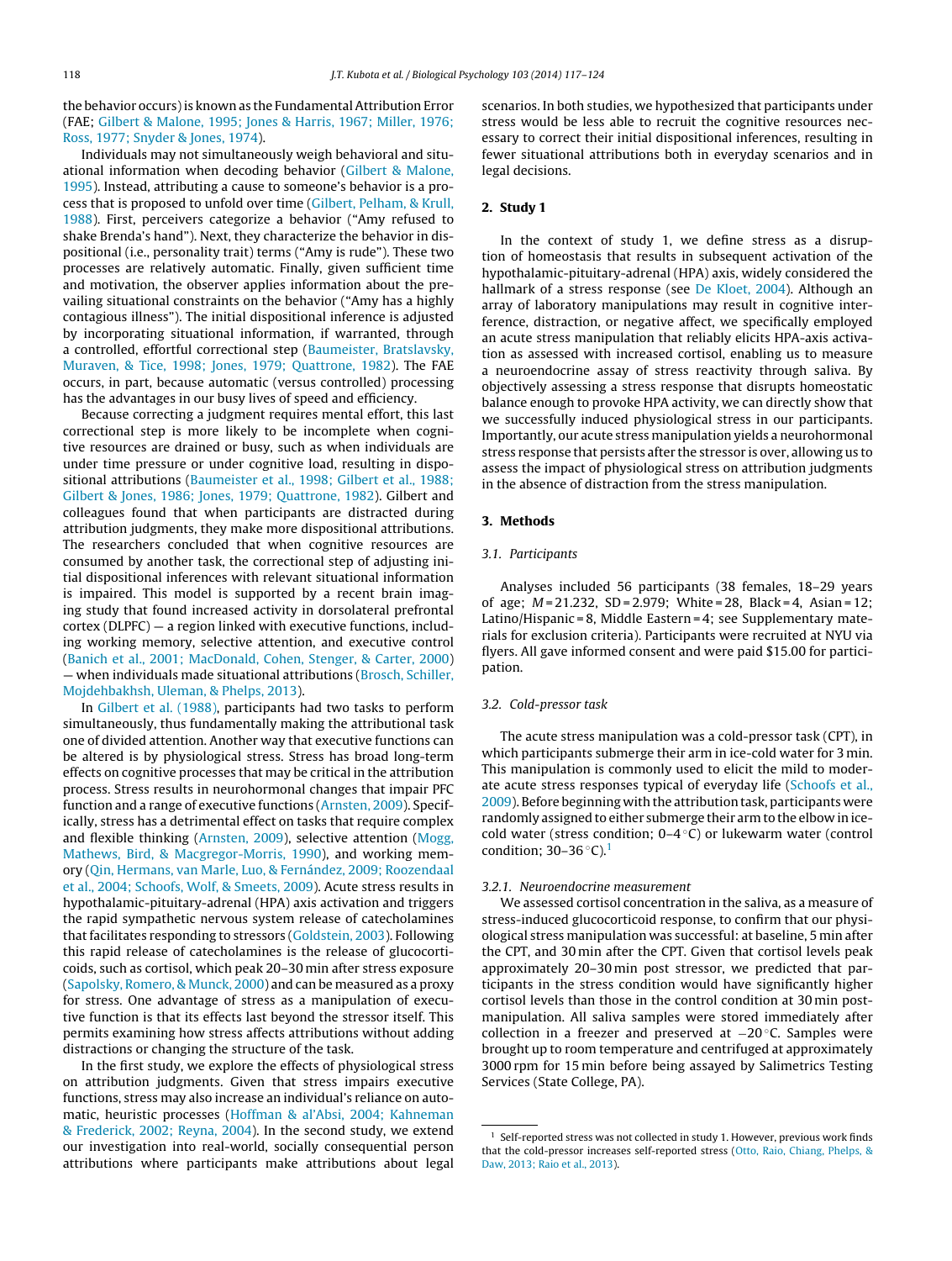## 3.3. Attribution task

#### 3.3.1. Stimuli

We adopted a task designed to produce roughly equivalent percentages of situational and dispositional attributions (see [Brosch](#page-6-0) et [al.,](#page-6-0) [2013](#page-6-0) for piloting procedures).<sup>2</sup> The stimuli consisted of 32 scenarios describing both behavioral information (e.g., "Tom left the restaurant in a hurry without tipping the waitress") and situational information (e.g., "Tom's baby was screaming") in sequentially presented sentences. Half of the scenarios described a positive behavior and half described a negative behavior. Half of the targets were female and half were male. All faces displayed a neutral expression and targets were all White. The behavioral sentence and situational sentence were presented one at a time in counterbalanced order across conditions.

#### 3.3.2. Attribution task procedures

Participants saw a sentence (either behavioral or situational) and a face for 6 s. After a 2 s fixation interstimulus interval (ISI), participants saw a second sentence (either behavioral or situational, depending on the first sentence) and the same face for 6 s. Following another 2 sfixation ISI, participants had 10 s to rate the degree to which the behavior was caused by situational or dispositional factors (1 = situational factors to 8 = dispositional factors). After another 2 s fixation ISI, the second rating slide asking the participant to rate how much they liked the person  $(1 = not at all to 8 = very much)$  was presented with the target face for 10 s. If the participant pressed a number before 10 s had passed during either rating period, a "Thank You" slide appeared for the remainder of the timeframe. If the participant failed to make a rating before the 10 s, the next fixation appeared on the screen, followed by an intertrial fixation interval of 2 s. The experiment consisted of 32 trials, each with a unique target and scenario, and lasted 38 s.

# 3.4. Procedures

To control for diurnal variations in cortisol, data were collected between 12 PM and 5 PM. Participants were told that they would provide saliva samples throughout the experiment, and for this reason drank 7 oz of water while filling out questionnaires. Then participants were familiarized with the attribution task. After 10 min, participants placed a sterile swab under their tongue for 1.5 min to obtain the baseline saliva sample. Participants were informed that they had been randomly assigned to either the cold- or warm-water condition and were asked to submerge their arm in the water for 3 min. Cold-water participants were told the water was between 0 and 4 ℃ but that there were no risks associated with completing the task. After 5 min, the experimenter obtained another saliva sample. If participants were unable to keep their arms in the water, the experiment was terminated and additional data were not collected. Immediately following the second saliva sample, approximately 7 min after the CPT or control manipulation, participants completed the attribution task that took approximately 25 min. Another saliva sample was collected at the end of the session, approximately 30 min after the CPT (see Supplementary materials).

# **4. Results and discussion**

We conducted two separate analyses, of attribution and evaluation ratings, using 2 (target gender: male, female)  $\times$  2 (valence:



**Fig. 1.** Baseline corrected mean salivary cortisol values 5 and 30 min after the coldpressor manipulation in both the stress group and the control group in study 1. Thirty min post stressor, participants in the stress group had more cortisol relative to their pre-stress baseline than those in the control group. Error bars represent  $\pm 1$ standard error.  $n \leq 0.05$ ,  $n = 56$ .

positive, negative)  $\times$  2 (order of information: situation first, situation second)  $\times$  2 (stress group: stress, control) repeated measure ANOVAs, with gender, valence, and order as within-subject factors and stress group as a between subjects factor. Our hypotheses were focused on stress group differences. For a discussion of withinsubject effects, see the Supplementary materials.

#### 4.1. Cortisol

There were no group differences in baseline cortisol  $(F(1,54) = .15, p = .70, \eta_p^2 = .003)$ . However, there was considerable variability across individuals; therefore, tests of cortisol at times 2 and 3 were baseline corrected. Consistent with our prediction, there was a stress group  $\times$  time interaction ( $F(1,54)$  = 3.99,  $p$  = .05,  $\eta_p^2$  = .07; Fig. 1). At time 2, 5 min post-cold-pressor, there was slightly higher cortisol in the stress group (M = .03  $\mu$ g/dl) than in the control group ( $M = .001 \mu g/dl$ ),  $F(1,54) = 2.66$ ,  $p = .11$ ,  $\eta_p^2 = .05$ ). At 30 min post-cold-pressor, these differences fully emerged. Cortisol was significantly higher in the stress group ( $M = .07 \mu g/dl$ ) than the control group ( $M = -.03 \mu g/dl$ ,  $F(1,54) = 6.16$ ,  $p = .02$ ,  $\eta_p^2 = .10$ ), with the control group's cortisol slightly, but not significantly, below baseline.

#### 4.2. Attributions

As hypothesized, mean dispositional attributions of stressed participants were significantly higher than control participants,  $F(1,54) = 4.27$ ,  $p = .04$ ,  $\eta_p^2 = .07$  (Fig. 2). This implies that exposing



**Fig. 2.** Mean attribution ratings across information order, valence of the target, and gender of the target as a function of the stress manipulation in study 1. Mean attribution ratings in the stress condition were significantly higher than those in the control condition. Error bars represent  $\pm 1$  standard error.  $\gamma p < 0.05$ , n = 56.

<sup>2</sup> [Brosch](#page-6-0) et [al.,](#page-6-0) [2013](#page-6-0) found increases in DLPFC during situational attributions when employing these exact same stimuli.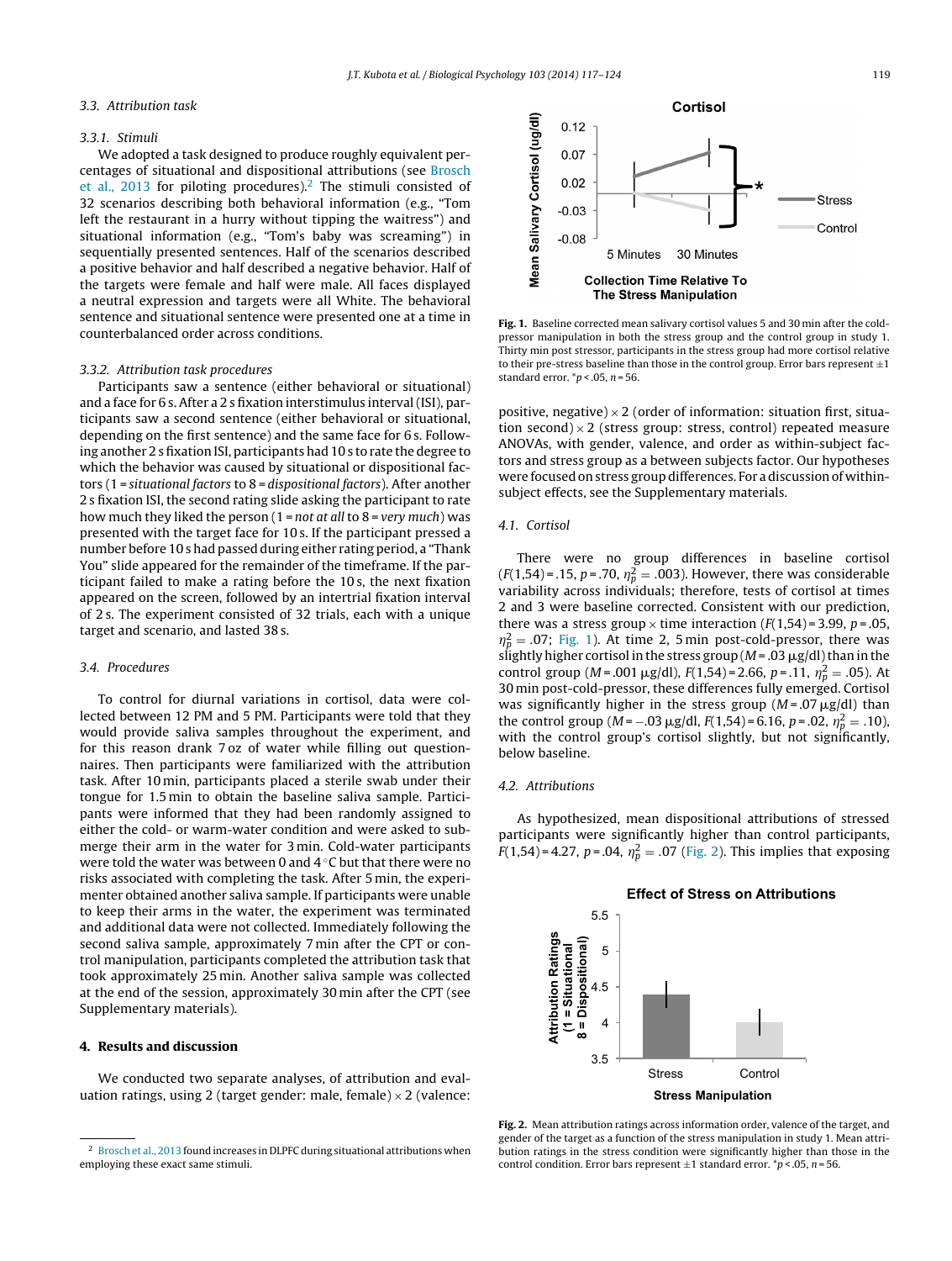

**Fig. 3.** Mean evaluation ratings across information order and gender of the target as a function of the stress manipulation in study 1. Mean evaluation ratings in the stress condition were significantly lower than those in the control for both positive and negative behaviors. Error bars represent  $\pm 1$  standard error. \*p < .05, n = 56.

people to mild or moderate stress impairs their ability to complete the full attribution process, specifically the last step of incorporating situational information.

#### 4.3. Evaluations

Mean evaluations of stressed participants were significantly more negative than those of the control participants  $(F(1,54) = 4.97,$  $p = .03$ ,  $\eta_p^2 = .08$ ; Fig. 3). This occurred equally for both positive and negative behaviors (valence  $\times$  stress group interaction:  $F(1,54) = .32, p = .57, \eta_p^2 = .01$ ).

## **5. Study 2**

In study 1 we found evidence that physiological stress increases dispositional attributions and negative evaluations of attributions typical in daily life. In study 2 we extended these findings to explore how current perceived psychological stress affects legal attributions, a socially consequential real-world decision. Person attributions ascribe responsibility to behavior. Judgments of responsibility are critically important in the domain of legal decision-making and, given how common stress is in daily life, it is important to understand the role of stress in judicial decisions. The legal system ascribes blame and apportions punishment based on criminal action. Judgments of guilt are often inferred from the defendant's intentions and perceived characteristics of the accused ([Shaver,](#page-7-0) [1985\).](#page-7-0) Failure to focus on mitigating or exonerating factors can result in a greater likelihood of a guilty verdict than would otherwise occur. Similar to person attributions in daily life, attributions about the cause of a defendant's behavior are typically dispositional where jurors, lawyers, and judges assume that the defendant's action was primarily the result of his or her character and not merely the by-product of the defendant's circumstances (e.g. [Kassin](#page-6-0) [&](#page-6-0) [Sukel,](#page-6-0) [1997\).](#page-6-0) This tendency for dispositional assessments of criminal behavior may be compounded by the fact that legal officials are under great stress with mounting caseloads and the defendant's fate resting in the balance (e.g. [Eells](#page-6-0) [&](#page-6-0) [Showalter,](#page-6-0) [1994;](#page-6-0) [Lynch,](#page-6-0) [1993;](#page-6-0) [Miller](#page-6-0) [&](#page-6-0) [Bornstein,](#page-6-0) [2004\).](#page-6-0) Given that stress increases the FAE, life stresses of jurors, judges, lawyers, and officers may also increase dispositional judgments of criminal behavior.

Many people initially assume that criminal defendants are guilty (e.g. [Kassin,](#page-6-0) [2005\).](#page-6-0) Yet there are numerous mitigating situational factors in criminal cases, and these factors can greatly influence decisions of guilt. However, even when such situational factors are emphasized, judicial officials and jurors still have a difficult time taking them into account (e.g. [Carroll,](#page-6-0) [1978;](#page-6-0) [Feidman](#page-6-0) [&](#page-6-0) [Rosen,](#page-6-0)

[1978;](#page-6-0) [Fontaine](#page-6-0) [&](#page-6-0) [Emily,](#page-6-0) [1978;](#page-6-0) [Kaplan](#page-6-0) [&](#page-6-0) [Miller,](#page-6-0) [1978;](#page-6-0) [Riedel,](#page-6-0) [1975;](#page-6-0) [Weiner,](#page-6-0) [1995\).](#page-6-0) For example, when jurors are made explicitly aware that a confession was coerced, or that eyewitness identification occurred under very suboptimal conditions, they still find the defendant guilty ([Glaser,](#page-6-0) [Calhoun,](#page-6-0) [Bradshaw,](#page-6-0) [Bates,](#page-6-0) [&](#page-6-0) [Socherman,](#page-6-0) [2001;](#page-6-0) see also [Kassin](#page-6-0) [&](#page-6-0) [Sukel,](#page-6-0) [1997;](#page-6-0) [Stewart,](#page-6-0) 2005; Woolfolk, [Doris,](#page-6-0) [&](#page-6-0) [Darley,](#page-6-0) [2006\).](#page-6-0) In addition to the tendency to attribute defendant's behavior to internal stable characteristics, individuals are also motivated to believe in a just-world where "bad things happen to bad people" and "people get what they deserve and deserve what they get" [\(Lerner,](#page-6-0) [Goldberg,](#page-6-0) [&](#page-6-0) [Tetlock,](#page-6-0) [1998;](#page-6-0) [Lerner,](#page-6-0) [1980;](#page-6-0) [Lerner](#page-6-0) [&](#page-6-0) [Miller,](#page-6-0) [1978;](#page-6-0) [Lerner](#page-6-0) [&](#page-6-0) [Simmons,](#page-6-0) [1966;](#page-6-0) [Lerner,](#page-6-0) [1965;](#page-6-0) [Maes,](#page-6-0) [1998;](#page-6-0) [Rubin](#page-6-0) [&](#page-6-0) [Peplau,](#page-6-0) [1973\).](#page-6-0) All these factors contribute to dispositional attributions for defendants' behaviors at the expense of situational attributions. The purpose of study 2 was to explore how stress relates to attributions of criminal behavior. It was predicted that, as in study 1, increased stress should correspond with increased dispositional attributions of criminal behavior. Moreover, we extended our investigation to self-reported psychological stress, a free measure that is accessible to scholars from variety of disciplines.

#### **6. Methods**

We recruited 204 United States participants (85 females, 19 to 71 years of age; M = 37.21, SD = 12.84; White = 171, Black = 9, Asian = 6; Latino/Hispanic = 8, Middle Eastern = 2, Native American = 3, Biracial/Multiracial = 5) from the online labor market Amazon Mechanical Turk (AMT; [Buhrmester,](#page-6-0) [Kwang,](#page-6-0) [&](#page-6-0) [Gosling,](#page-6-0) [2011;](#page-6-0) [Horton,](#page-6-0) [Rand,](#page-6-0) [&](#page-6-0) [Zeckhauser,](#page-6-0) [2011;](#page-6-0) [Mason](#page-6-0) [&](#page-6-0) [Suri,](#page-6-0) [2012;](#page-6-0) [Paolacci,](#page-6-0) [Chandler,](#page-6-0) [&](#page-6-0) [Ipeirotis,](#page-6-0) [2010\).](#page-6-0)<sup>3</sup> AMT allows researchers to contract participants to perform tasks in exchange for small payments. Our subjects were paid \$0.50. AMT provides a more representative sample of United States participants that more accurately approximate jury demographics ([Buhrmester](#page-6-0) et [al.,](#page-6-0) [2011\).](#page-6-0) For more information on AMT and our sample, see the Supplemental materials.

#### 6.1. Procedures

After consenting, participants read that they would make judgments about legal scenarios. They were familiarized with the rating scales for each question and were told that there were no right or wrong answers. The AMT participants rated 30 vignettes, presented in a random order, depicting a range of criminal acts. The vignettes included those used in previous research on attributions and crime ([Hawkins,](#page-6-0) [1981\)](#page-6-0) and some created for the purpose of this study (see Appendix 1 in the Supplementary materials). The vignettes were selected to elicit a range of attribution ratings (i.e. some rated as dispositional, some rated as situational, and some producing no consensus; see Supplementary materials). Examples included, "A 13-year-old boy in the slums of Chicago robs an 87 year-old man of \$2.27" and "A woman stabs another woman to death after an argument". For each vignette, participants rated the cause of the behavior on an 8-point scale (1 = situational factors to 8 = dispositional factors). Participants were instructed that situational factors could be something about the person's environment, their upbringing, or their circumstances, and that dispositional factors could be something about the person's character or who they are as a person.

After participants made an attribution judgment for each scenario, they rated whether they felt the behavior was

<sup>&</sup>lt;sup>3</sup> Age of the participant did not moderate any of the reported effects.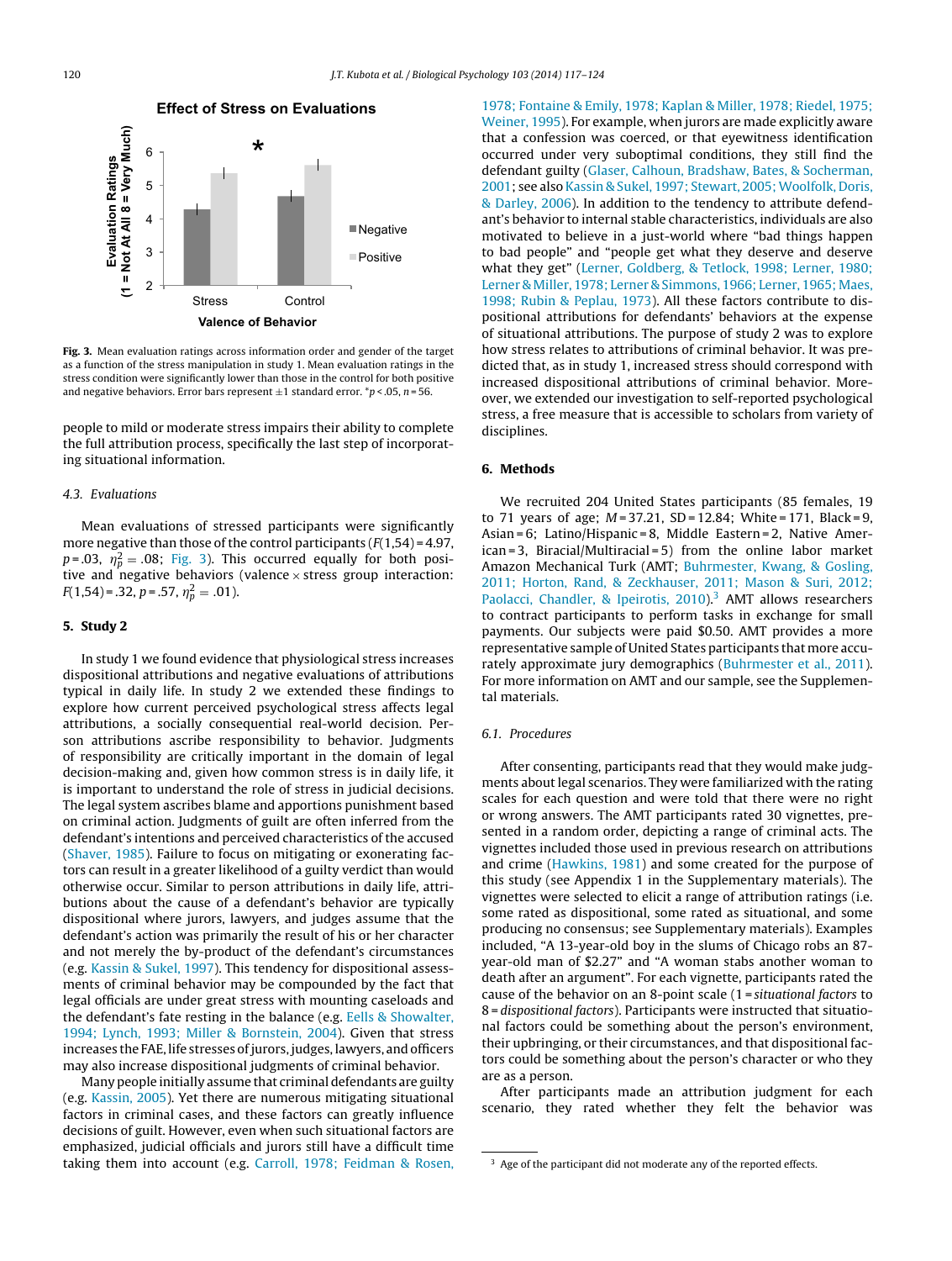

**Fig. 4.** The relationship between current stress and legal attributions in study 2. As current stress increases, dispositional judgments of an offender's behavior increase.

criminal (1=strongly disagree to 5=strongly agree), whether they would describe the behavior as negative (1=strongly disagree to 5 = strongly agree), how much they liked the offender in each scenario (1 = dislike extremely to  $9$  = like extremely), and finally they made a recommendation about punishment (1 = least severe punishment to 100 = most severe punishment). These measures were not the focus of this study, but we include the correlations in the Supplementary materials.

After completing the scenario ratings, participants rated their current level of stress ( $0$ = not stressed at all to  $100$ = extremely stressed) and then, as a measure of longer-term stress, rated how stressed they felt in the last month  $(0 = not$  stressed at all to 100 = extremely stressed). Following the two main stress measures (current and chronic stress), participants completed two other commonly assessed longer-term stress measures, the Chronic Stress Scale ([Turner,](#page-7-0) [Wheaton,](#page-7-0) [&](#page-7-0) [Lloyd,](#page-7-0) [1995\)](#page-7-0) and the Perceived Stress Scale [\(Cohen,](#page-6-0) [Kamarck,](#page-6-0) [&](#page-6-0) [Mermelstein,](#page-6-0) [1983\).](#page-6-0) Then participants completed the Positive and Negative Affective Schedule as a measure of positive and negative current emotion ([Watson,](#page-7-0) [Clark,](#page-7-0) [&](#page-7-0) [Tellegen,](#page-7-0) [1988\).](#page-7-0) For this scale participants indicated to what degree they felt each emotion right now  $(1 = very$  slightly or not at all to  $5 = extremely$ ).

#### **7. Results and discussion**

#### 7.1. Stress and legal attributions

As predicted, current stress correlated with legal attributions, such that as current stress increased, dispositional assessments of criminal behavior increased ( $\beta$ =.19, t(202)=2.70, p=.008,  $R_p^2$  = .04; Fig. 4). $4$  The relationship between current stress and attributions remained significant when controlling for chronic stress  $(\beta = .18, t(201) = 2.41, p = .02, R_p^2 = .03)$  and there was no relationship between chronic stress and attributions ( $\beta$ =.01, t(201)=.12, p = .91,  $R_p^2 < \,$  .001). This is important in reducing the likelihood that chronic stress accounts for the relationship between current stress and attributions.

In order to further explore the interactive relationship between self-reported current stress and attributions, we divided our scenarios into those that yielded an average attribution rating as situational (mean attribution rating below 3.5,  $n_{scenarios} = 5$ ;  $M = 2.98$ ), ambiguous (mean attribution rating centered on 4.5 midpoint, between 3.5 and 5.5,  $SD > 2$ ,  $n_{scenario} = 11$ ,  $M = 4.55$ ), or dispositional (mean attribution rating above 5.5,  $n_{\text{scenario}} = 14$ ,  $M = 6.27$ ).<sup>5</sup> For criminal scenarios rated as caused by the situation by most participants, as current stress increased so too did dispositional attribution ratings ( $\beta$ =.19, t(202) = 2.80, p = .006,  $R_p^2 = .04$ ). For criminal scenarios rated as ambiguous, with no consensus as to the cause of the behavior, as current stress increased so too did dispositional attribution ratings ( $\beta$ =.18, t(202)=2.60, p=.01,  $R_p^2 = .03$  ). However, for criminal scenarios that were rated as caused by the individual's disposition by most participants, the relationship was weaker ( $\beta$ =.11, t(202)=1.56, p=.12,  $R_p^2 = .01$ ). Chronic self-reported stress never emerged as a predictor of attribution ratings when scenarios were classified into the three attribution categories (ts(201) < 1.00, ps > 34,  $R_p^2$ s < .004).

Previous research finds that individuals in a negative mood are more critical of negative behavior ([Forgas](#page-6-0) [&](#page-6-0) [Locke,](#page-6-0) [2005\).](#page-6-0) In study 2, we measured self-reported current negative affect to investigate the relationship between stress, negative affect, and legal attributions. To explore whether stress increased negative moods and whether this increased negative mood resulted in increases in dispositional criminal attributions, we tested a mediation model [\(Baron](#page-6-0) [&](#page-6-0) [Kenny,](#page-6-0) [1985\).](#page-6-0) There was a direct relationship between stress and negative affect as reported in the PANAS (path a,  $\beta$ =.47,  $t(183)$  = 7.22, p < 0.001,  $R_p^2 = .22$ ). As current stress increased negative affect increased. $6$  Negative affect also predicted attributions (bivariate correlation between negative affect and stress,  $\beta$ =.15,  $t(183)$  = 2.01, p = .046,  $R_p^2 = .02$ ). As negative affect increased dispositional attributions increased. However, current negative affect did not mediate the relationship between stress and attributions (path b,  $\beta$  = .09, t(182) = 1.06, p = .29,  $R_p^2$  = .006) and including negative affect did not significantly improve the original model of current stress predicting attribution ratings ( $F_{change}$ (182) = 1.12, p = .29,  $R_p^2 = .03$ ).<sup>7</sup>

These results both confirm and extend study 1. Importantly, when mitigating factors exist in criminal scenarios, individuals might be less likely to attribute the crime to those situational factors when they are under stress.

#### **8. General discussion**

Using both experimental and correlational methods, the current study highlights how everyday stress relates to our attributions and evaluations of others. We found that physiological stress increased dispositional attributions in daily life situations and that self-reported stress was correlated with increased dispositional attributions for legal scenarios. These results support a three-step model of person attributions that ends with controlled correction for situational information ([Gilbert](#page-6-0) et [al.,](#page-6-0) [1988\),](#page-6-0) and underscore

<sup>4</sup> Participants were allowed to respond 0 on the current and chronic stress continuous scales. Some participants selected 0 on these scales resulting in positively skewed distributions. Therefore, we log-transformed current and chronic stress. All analyses are run on log-transformed predictors but graphs display raw stress ratings.

<sup>5</sup> Fewer legal scenarios were rated as situational. In addition, there was less consensus when legal scenarios were rated as situational compared with dispositional (see Supplementary materials).

 $6<sup>6</sup>$  Participants were not required to respond to every question in the survey. Therefore, only 184 of the 204 participants completed the PANAS. Those are the individuals included in the mediation analyses.

Although negative affect did not mediate the relationship between current stress and attribution ratings, when negative affect was included in the model the effect of stress on attribution ratings became non-significant (path c,  $\beta$  = .13, t(182) = 1.54,  $p = .13, R_p^2 = .013$ ).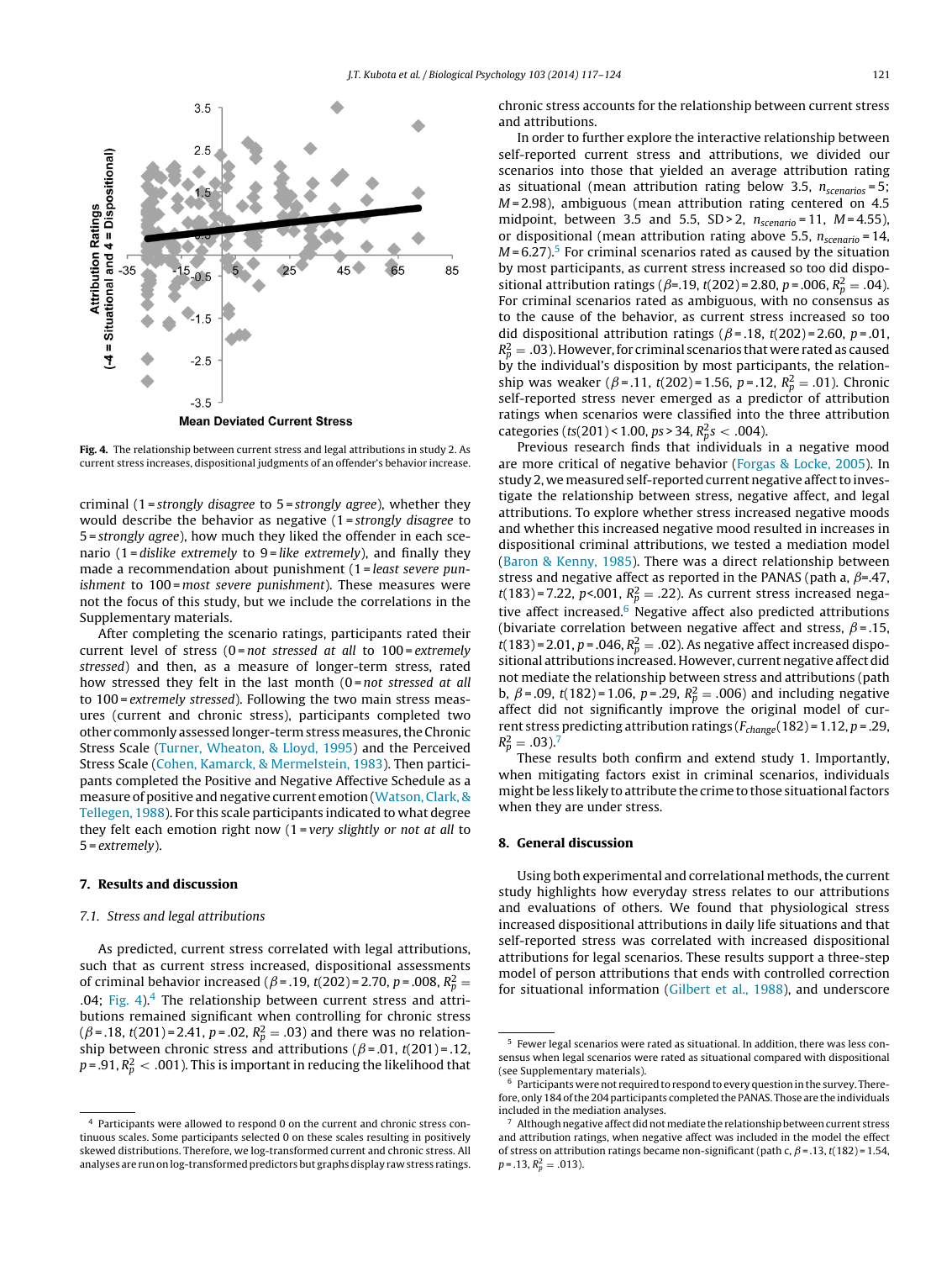the importance of stress in person perception. Given the frequency of daily stress, researchers may have underestimated how much individuals attribute behavior, both positive and negative, to dispositions rather than situations. Stressed individuals are more likely to make dispositional (rather than situational) attributions, and to negatively evaluate the behaviors of others. Our findings are consistent with the suggestion that the FAE results in part from impairments in executive functions, and increased habitual behavior that occurs with stress ([Schwabe](#page-7-0) [&](#page-7-0) [Wolf,](#page-7-0) [2009,](#page-7-0) [2010\).](#page-7-0) Importantly, stress was also related to increased dispositional attributions for potentially consequential legal judgments ([Lassiter](#page-6-0) [&](#page-6-0) [Irvine,](#page-6-0) [1986;](#page-6-0) [Lassiter,](#page-6-0) [Slaw,](#page-6-0) [Briggs,](#page-6-0) [&](#page-6-0) [Scanlan,](#page-6-0) [1992;](#page-6-0) [Woolfolk](#page-6-0) et [al.,](#page-6-0) [2006\).](#page-6-0)

[Brosch](#page-6-0) et [al.](#page-6-0) [\(2013\)](#page-6-0) recently found increased DLPFC activity when individuals made situational as opposed to dispositional attributions, providing evidence that avoiding the FAE recruits a brain region critical for cognitive control and other executive functions. Acute stress functionally impairs the PFC, specifically producing significant metabolic reduction in the DLPFC ([Qin](#page-6-0) et [al.,](#page-6-0) [2009\).](#page-6-0) The results of our correlational study suggest a tentative conclusion that the relationship between stress and attributions is the result of current stress, and not necessarily the result of chronic stress. The findings from study 2 are consistent with those of study 1 where acute stress was manipulated. These findings fit with current biological models of stress whereby acute stress, as opposed to chronic stress, rapidly impairs DLPFC function as a result of catecholamine release, dampening connectivity between the amygdala and PFC ([Arnsten,](#page-6-0) [2009;](#page-6-0) [Lovallo,](#page-6-0) [1975\).](#page-6-0) Together these findings suggest that the DLPFC is involved in correcting automatic dispositional inferences by incorporating situational information into person judgments [\(MacDonald](#page-6-0) et [al.,](#page-6-0) [2000\).](#page-6-0)

The DLPFC, which is especially impaired by stress, helps to maintain and manipulate information used to alter an initial emotional response or social impression and is critical for working memory ([Arnsten,](#page-6-0) [2009;](#page-6-0) [Qin](#page-6-0) et [al.,](#page-6-0) [2009\).](#page-6-0) Working memory is important in the FAE task because individuals must hold all of the information about the behavior and the situation in mind when rating the cause of the behavior. There are multiple components of executive function — attention, mental flexibility, and inhibition — that may be impaired by stress. Although it remains unclear which specific component of executive function facilitates correction of the FAE, it is likely supported by several interacting components, all of which rely on the DLPFC ([Brosch](#page-6-0) et [al.,](#page-6-0) [2013\).](#page-6-0) Although, we did not directly measure executive function in either study 1 or study 2 or directly measure HPA activity in study 2, the results of the two studies are consistent. Moreover, the results of study 1 and study 2 are consistent with existing models of the FAE that posit a role for executive function in person attributions (e.g. [Baumeister](#page-6-0) et [al.,](#page-6-0) [1998\).](#page-6-0) Future research should directly measure executive function and consider whehter physiological stress increases criminality attributions. Additionally, it is important to note that the effect of self-reported stress on legal attributions was relatively small. This indicates that although we were able to explain a portion of the variance in legal attributions, there was still a large degree of unexplained variability. Although the findings represent an important contribution to our understanding of how life factors influence legal decision-making, there was still a significant amount of the variability in legal attributions that was not explained, and scholars should use caution when considering practical applications of this research.

In our study, we believe the effects observed are due to the impact of acute stress on HPA axis activation and are not simply the result of increased general arousal. Although emotional arousal and stress may exist on a continuum that varies on a number of constructs, stress can also be distinguished from general emotional arousal in a number of ways. First, while emotional arousal can be triggered both by positive or negative cues or experiences, stress primarily occurs after exposure to aversive psychological (i.e., negative evaluation, social rejection) or physiological events (i.e., hunger, lack of sleep, pain). Second, consistent with the notion that these constructs exist on a continuum, emotional arousal has been widely shown to promote adaptive behavior by signaling that something is salient or relevant, and often facilitates performance and behavior. Arousal responses can be transient to discrete events, such as conditioned or unconditioned aversive responses that do not result in the measurable neurohormonal changes consistent with stress ([Raio,](#page-6-0) [Orederu,](#page-6-0) [Palazzolo,](#page-6-0) [Shurick,](#page-6-0) [&](#page-6-0) [Phelps,](#page-6-0) [2013\).](#page-6-0) However, we define stress as occurring when the intensity of arousal is high enough that HPA activity is engaged to enable an individual to cope with an experience, indicating that an individual has undergone a robust disruption in homeostasis that exceeds that of simple arousal and persists longer (for additional discussion see Supplementary materials).

Stress could have an even more deleterious influence on the attribution process during intergroup interactions, exacerbating these biases for certain social groups. Dispositional attributions can lead to racial profiling when an investigator or jury first encounters a witness or defendant [\(Shaver,](#page-7-0) [1970,](#page-7-0) [1985;](#page-7-0) [Sommers](#page-7-0) [&](#page-7-0) [Ellsworth,](#page-7-0) [2000\).](#page-7-0) Dual-process models of stereotyping and prejudice (e.g. [Macrae,](#page-6-0) [Bodenhausen,](#page-6-0) [&](#page-6-0) [Milne,](#page-6-0) [1998;](#page-6-0) [Payne,](#page-6-0) [2005\)](#page-6-0) propose that stereotypes and prejudices are automatically activated and that cognitive control inhibits expression of race bias. Under stress, individuals may be less able to inhibit implicit race bias. Intergroup contact induces anxiety and produces physiological threat responses ([Blascovich,](#page-6-0) [Mendes,](#page-6-0) [Tomaka,](#page-6-0) [Salomon,](#page-6-0) [&](#page-6-0) [Seery,](#page-6-0) [2003;](#page-6-0) [Mendes,](#page-6-0) [Blascovich,](#page-6-0) [Lickel,](#page-6-0) [&](#page-6-0) [Hunter,](#page-6-0) [2002\).](#page-6-0) Research by [Richeson](#page-6-0) [and](#page-6-0) [Shelton](#page-6-0) [\(2003\)](#page-6-0) found that interaction with an outgroup partner impairs subsequent performance on an executive control task. Moreover, intergroup interactions increase cortisol and reduce controlled processing of implicit stereotypes ([Amodio,](#page-6-0) [2009\).](#page-6-0) Thus, intergroup interactions induce a stress response that affects stereotyping. General stress in daily life may similarly increase racial bias.

Because we are almost always short of time, under stress, and bombarded with tasks and distractions, our findings shed light on how our environment impacts our judgments of those around us. In circumstances where social interaction and making correct attributions is vital, such as in patient diagnoses or criminal law, understanding the attribution process and factors that can impair it are essential to a successful and just outcome. Such errors may be especially likely in emergency or courtroom settings where stress runs high [\(Kowalski-Trakofler,](#page-6-0) [Vaught,](#page-6-0) [&](#page-6-0) [Scharf,](#page-6-0) [2003\).](#page-6-0) When a judicial official attributes an offender's behavior to their circumstances, they are more likely to advocate rehabilitation than punitive judgments [\(Cullen,](#page-6-0) [Clark,](#page-6-0) [Cullen,](#page-6-0) [&](#page-6-0) [Mathers,](#page-6-0) [1985;](#page-6-0) [Grasmick](#page-6-0) [&](#page-6-0) [McGill,](#page-6-0) [1994\),](#page-6-0) whereas criminals whose behavior is thought to be the result of internal factors are considered treatment resistant and dangerous ([Hanson](#page-6-0) [&](#page-6-0) [Slater,](#page-6-0) [1988;](#page-6-0) [Kelly,](#page-6-0) [2000\).](#page-6-0) Our findings suggest that, given how common cognitively challenging tasks and stressors are in daily life, researchers may underestimate how much individuals negatively evaluate others and rely on dispositional attributions for their behavior.

#### **Acknowledgements**

This research was conducted in part thanks to the NYU Dean's Undergraduate Research Fund and the National Institute of Mental Health (RO1MH08075605 and RO1AG03928305). Thank you to Gregory D. Webster for comments and suggestions on analyses and Jerry Kang for comments on stress in legal contexts.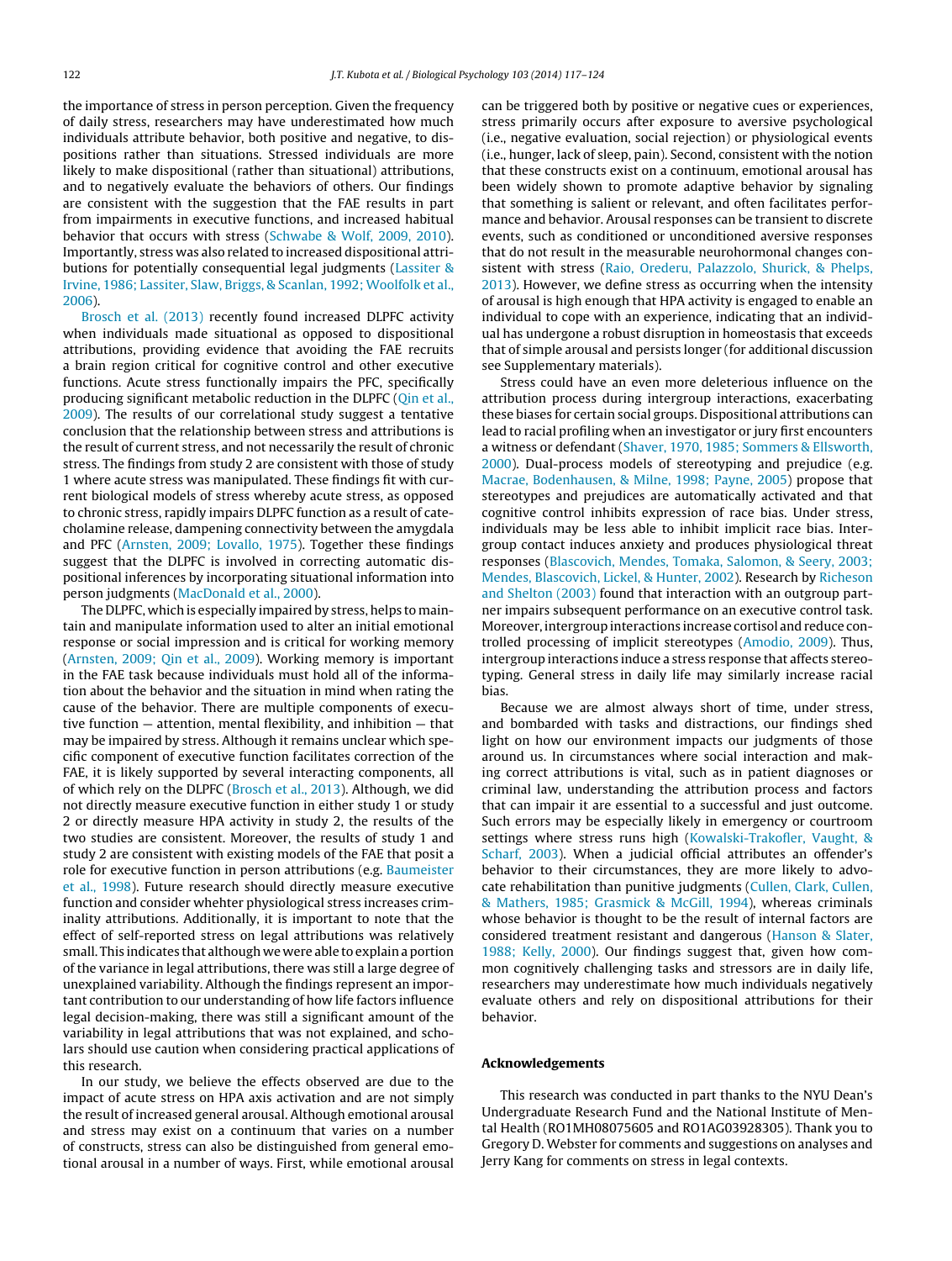#### <span id="page-6-0"></span>**Appendix A. Supplementary data**

Supplementary data associated with this article can be found, in the online version, at [http://dx.doi.org/10.1016/j.biopsycho.](http://dx.doi.org/10.1016/j.biopsycho.2014.07.020) [2014.07.020.](http://dx.doi.org/10.1016/j.biopsycho.2014.07.020)

#### **References**

- Amodio, D. M.(2009). [Intergroup](http://refhub.elsevier.com/S0301-0511(14)00167-7/sbref0005) [anxiety](http://refhub.elsevier.com/S0301-0511(14)00167-7/sbref0005) [effects](http://refhub.elsevier.com/S0301-0511(14)00167-7/sbref0005) [on](http://refhub.elsevier.com/S0301-0511(14)00167-7/sbref0005) [the](http://refhub.elsevier.com/S0301-0511(14)00167-7/sbref0005) [control](http://refhub.elsevier.com/S0301-0511(14)00167-7/sbref0005) [of](http://refhub.elsevier.com/S0301-0511(14)00167-7/sbref0005) [racial](http://refhub.elsevier.com/S0301-0511(14)00167-7/sbref0005) [stereotypes:](http://refhub.elsevier.com/S0301-0511(14)00167-7/sbref0005) [A](http://refhub.elsevier.com/S0301-0511(14)00167-7/sbref0005) [psychoneuroendocrine](http://refhub.elsevier.com/S0301-0511(14)00167-7/sbref0005) [analysis.](http://refhub.elsevier.com/S0301-0511(14)00167-7/sbref0005) [Journal](http://refhub.elsevier.com/S0301-0511(14)00167-7/sbref0005) [of](http://refhub.elsevier.com/S0301-0511(14)00167-7/sbref0005) [Experimental](http://refhub.elsevier.com/S0301-0511(14)00167-7/sbref0005) [Social](http://refhub.elsevier.com/S0301-0511(14)00167-7/sbref0005) [Psychology](http://refhub.elsevier.com/S0301-0511(14)00167-7/sbref0005)[,](http://refhub.elsevier.com/S0301-0511(14)00167-7/sbref0005) [45](http://refhub.elsevier.com/S0301-0511(14)00167-7/sbref0005)[\(1\),](http://refhub.elsevier.com/S0301-0511(14)00167-7/sbref0005) [60](http://refhub.elsevier.com/S0301-0511(14)00167-7/sbref0005)–[67.](http://refhub.elsevier.com/S0301-0511(14)00167-7/sbref0005)
- Arnsten, A. F. T. (2009). [Stress](http://refhub.elsevier.com/S0301-0511(14)00167-7/sbref0010) [signalling](http://refhub.elsevier.com/S0301-0511(14)00167-7/sbref0010) [pathways](http://refhub.elsevier.com/S0301-0511(14)00167-7/sbref0010) [that](http://refhub.elsevier.com/S0301-0511(14)00167-7/sbref0010) [impair](http://refhub.elsevier.com/S0301-0511(14)00167-7/sbref0010) [prefrontal](http://refhub.elsevier.com/S0301-0511(14)00167-7/sbref0010) [cortex](http://refhub.elsevier.com/S0301-0511(14)00167-7/sbref0010) [structure](http://refhub.elsevier.com/S0301-0511(14)00167-7/sbref0010) [and](http://refhub.elsevier.com/S0301-0511(14)00167-7/sbref0010) [function.](http://refhub.elsevier.com/S0301-0511(14)00167-7/sbref0010) [Nature](http://refhub.elsevier.com/S0301-0511(14)00167-7/sbref0010) [Reviews](http://refhub.elsevier.com/S0301-0511(14)00167-7/sbref0010) [Neuroscience](http://refhub.elsevier.com/S0301-0511(14)00167-7/sbref0010)[,](http://refhub.elsevier.com/S0301-0511(14)00167-7/sbref0010) [10](http://refhub.elsevier.com/S0301-0511(14)00167-7/sbref0010)[\(6\),](http://refhub.elsevier.com/S0301-0511(14)00167-7/sbref0010) [410–422.](http://refhub.elsevier.com/S0301-0511(14)00167-7/sbref0010)
- Banich, M. T., Milham, M. P., Jacobson, B. L., Webb, a., Wszalek, T., Cohen, N. J., et al. (2001). [Attentional](http://refhub.elsevier.com/S0301-0511(14)00167-7/sbref0015) [selection](http://refhub.elsevier.com/S0301-0511(14)00167-7/sbref0015) [and](http://refhub.elsevier.com/S0301-0511(14)00167-7/sbref0015) [the](http://refhub.elsevier.com/S0301-0511(14)00167-7/sbref0015) [processing](http://refhub.elsevier.com/S0301-0511(14)00167-7/sbref0015) [of](http://refhub.elsevier.com/S0301-0511(14)00167-7/sbref0015) [task-irrelevant](http://refhub.elsevier.com/S0301-0511(14)00167-7/sbref0015) [information:](http://refhub.elsevier.com/S0301-0511(14)00167-7/sbref0015) [Insights](http://refhub.elsevier.com/S0301-0511(14)00167-7/sbref0015) [from](http://refhub.elsevier.com/S0301-0511(14)00167-7/sbref0015) [fMRI](http://refhub.elsevier.com/S0301-0511(14)00167-7/sbref0015) [examinations](http://refhub.elsevier.com/S0301-0511(14)00167-7/sbref0015) [of](http://refhub.elsevier.com/S0301-0511(14)00167-7/sbref0015) [the](http://refhub.elsevier.com/S0301-0511(14)00167-7/sbref0015) [Stroop](http://refhub.elsevier.com/S0301-0511(14)00167-7/sbref0015) [task.](http://refhub.elsevier.com/S0301-0511(14)00167-7/sbref0015) [Progress](http://refhub.elsevier.com/S0301-0511(14)00167-7/sbref0015) [in](http://refhub.elsevier.com/S0301-0511(14)00167-7/sbref0015) [Brain](http://refhub.elsevier.com/S0301-0511(14)00167-7/sbref0015) [Research](http://refhub.elsevier.com/S0301-0511(14)00167-7/sbref0015)[,](http://refhub.elsevier.com/S0301-0511(14)00167-7/sbref0015) [134](http://refhub.elsevier.com/S0301-0511(14)00167-7/sbref0015)[,](http://refhub.elsevier.com/S0301-0511(14)00167-7/sbref0015) [459–470.](http://refhub.elsevier.com/S0301-0511(14)00167-7/sbref0015)
- Baron, R. M., & Kenny, D. A. (1985). [The](http://refhub.elsevier.com/S0301-0511(14)00167-7/sbref0020) [moderator-mediator](http://refhub.elsevier.com/S0301-0511(14)00167-7/sbref0020) [variable](http://refhub.elsevier.com/S0301-0511(14)00167-7/sbref0020) [distinction](http://refhub.elsevier.com/S0301-0511(14)00167-7/sbref0020) [in](http://refhub.elsevier.com/S0301-0511(14)00167-7/sbref0020) [social](http://refhub.elsevier.com/S0301-0511(14)00167-7/sbref0020) [psychological](http://refhub.elsevier.com/S0301-0511(14)00167-7/sbref0020) [research:](http://refhub.elsevier.com/S0301-0511(14)00167-7/sbref0020) [Conceptual,](http://refhub.elsevier.com/S0301-0511(14)00167-7/sbref0020) [strategic,](http://refhub.elsevier.com/S0301-0511(14)00167-7/sbref0020) [and](http://refhub.elsevier.com/S0301-0511(14)00167-7/sbref0020) [statistical](http://refhub.elsevier.com/S0301-0511(14)00167-7/sbref0020) [consider](http://refhub.elsevier.com/S0301-0511(14)00167-7/sbref0020)[ations.](http://refhub.elsevier.com/S0301-0511(14)00167-7/sbref0020) [Journal](http://refhub.elsevier.com/S0301-0511(14)00167-7/sbref0020) [of](http://refhub.elsevier.com/S0301-0511(14)00167-7/sbref0020) [Personality](http://refhub.elsevier.com/S0301-0511(14)00167-7/sbref0020) [and](http://refhub.elsevier.com/S0301-0511(14)00167-7/sbref0020) [Social](http://refhub.elsevier.com/S0301-0511(14)00167-7/sbref0020) [Psychology](http://refhub.elsevier.com/S0301-0511(14)00167-7/sbref0020)[,](http://refhub.elsevier.com/S0301-0511(14)00167-7/sbref0020) [51](http://refhub.elsevier.com/S0301-0511(14)00167-7/sbref0020)[\(6\),](http://refhub.elsevier.com/S0301-0511(14)00167-7/sbref0020) [1173](http://refhub.elsevier.com/S0301-0511(14)00167-7/sbref0020)–[1182.](http://refhub.elsevier.com/S0301-0511(14)00167-7/sbref0020)
- Baumeister, R. F., Bratslavsky, E., Muraven, M., & Tice, D. M. (1998). [Ego](http://refhub.elsevier.com/S0301-0511(14)00167-7/sbref0025) [depletion:](http://refhub.elsevier.com/S0301-0511(14)00167-7/sbref0025) [Is](http://refhub.elsevier.com/S0301-0511(14)00167-7/sbref0025) [the](http://refhub.elsevier.com/S0301-0511(14)00167-7/sbref0025) [active](http://refhub.elsevier.com/S0301-0511(14)00167-7/sbref0025) [self](http://refhub.elsevier.com/S0301-0511(14)00167-7/sbref0025) [a](http://refhub.elsevier.com/S0301-0511(14)00167-7/sbref0025) [limited](http://refhub.elsevier.com/S0301-0511(14)00167-7/sbref0025) [resource?](http://refhub.elsevier.com/S0301-0511(14)00167-7/sbref0025) [Journal](http://refhub.elsevier.com/S0301-0511(14)00167-7/sbref0025) [of](http://refhub.elsevier.com/S0301-0511(14)00167-7/sbref0025) [Personality](http://refhub.elsevier.com/S0301-0511(14)00167-7/sbref0025) [and](http://refhub.elsevier.com/S0301-0511(14)00167-7/sbref0025) [Social](http://refhub.elsevier.com/S0301-0511(14)00167-7/sbref0025) [Psychology](http://refhub.elsevier.com/S0301-0511(14)00167-7/sbref0025)[,](http://refhub.elsevier.com/S0301-0511(14)00167-7/sbref0025) [74](http://refhub.elsevier.com/S0301-0511(14)00167-7/sbref0025)[\(5\),](http://refhub.elsevier.com/S0301-0511(14)00167-7/sbref0025) [1252](http://refhub.elsevier.com/S0301-0511(14)00167-7/sbref0025)–[1265.](http://refhub.elsevier.com/S0301-0511(14)00167-7/sbref0025)
- Blascovich, J., Mendes, W. B., Tomaka, J., Salomon, K., & Seery, M. (2003). [The](http://refhub.elsevier.com/S0301-0511(14)00167-7/sbref0030) [robust](http://refhub.elsevier.com/S0301-0511(14)00167-7/sbref0030) [nature](http://refhub.elsevier.com/S0301-0511(14)00167-7/sbref0030) [ofthe](http://refhub.elsevier.com/S0301-0511(14)00167-7/sbref0030) [biopsychosocial](http://refhub.elsevier.com/S0301-0511(14)00167-7/sbref0030) [model](http://refhub.elsevier.com/S0301-0511(14)00167-7/sbref0030) [challenge](http://refhub.elsevier.com/S0301-0511(14)00167-7/sbref0030) [and](http://refhub.elsevier.com/S0301-0511(14)00167-7/sbref0030) [threat:](http://refhub.elsevier.com/S0301-0511(14)00167-7/sbref0030) [A](http://refhub.elsevier.com/S0301-0511(14)00167-7/sbref0030) [reply](http://refhub.elsevier.com/S0301-0511(14)00167-7/sbref0030) [to](http://refhub.elsevier.com/S0301-0511(14)00167-7/sbref0030) [Wright](http://refhub.elsevier.com/S0301-0511(14)00167-7/sbref0030) [and](http://refhub.elsevier.com/S0301-0511(14)00167-7/sbref0030) [Kirby.](http://refhub.elsevier.com/S0301-0511(14)00167-7/sbref0030) [Personality](http://refhub.elsevier.com/S0301-0511(14)00167-7/sbref0030) [and](http://refhub.elsevier.com/S0301-0511(14)00167-7/sbref0030) [Social](http://refhub.elsevier.com/S0301-0511(14)00167-7/sbref0030) [Psychology](http://refhub.elsevier.com/S0301-0511(14)00167-7/sbref0030) [Review](http://refhub.elsevier.com/S0301-0511(14)00167-7/sbref0030)[,](http://refhub.elsevier.com/S0301-0511(14)00167-7/sbref0030) [7](http://refhub.elsevier.com/S0301-0511(14)00167-7/sbref0030)[\(3\),](http://refhub.elsevier.com/S0301-0511(14)00167-7/sbref0030) [234–243.](http://refhub.elsevier.com/S0301-0511(14)00167-7/sbref0030)
- Brosch, T., Schiller, D., Mojdehbakhsh, R., Uleman, J. S., & Phelps, E. A. (2013). [Neural](http://refhub.elsevier.com/S0301-0511(14)00167-7/sbref0035) [mechanisms](http://refhub.elsevier.com/S0301-0511(14)00167-7/sbref0035) [underlying](http://refhub.elsevier.com/S0301-0511(14)00167-7/sbref0035) [the](http://refhub.elsevier.com/S0301-0511(14)00167-7/sbref0035) [integration](http://refhub.elsevier.com/S0301-0511(14)00167-7/sbref0035) [of](http://refhub.elsevier.com/S0301-0511(14)00167-7/sbref0035) [situational](http://refhub.elsevier.com/S0301-0511(14)00167-7/sbref0035) [information](http://refhub.elsevier.com/S0301-0511(14)00167-7/sbref0035) [into](http://refhub.elsevier.com/S0301-0511(14)00167-7/sbref0035) [attribution](http://refhub.elsevier.com/S0301-0511(14)00167-7/sbref0035) [outcomes.](http://refhub.elsevier.com/S0301-0511(14)00167-7/sbref0035) [Social,](http://refhub.elsevier.com/S0301-0511(14)00167-7/sbref0035) [Cognitive,](http://refhub.elsevier.com/S0301-0511(14)00167-7/sbref0035) [and](http://refhub.elsevier.com/S0301-0511(14)00167-7/sbref0035) [Affective](http://refhub.elsevier.com/S0301-0511(14)00167-7/sbref0035) [Neuroscience](http://refhub.elsevier.com/S0301-0511(14)00167-7/sbref0035)[,](http://refhub.elsevier.com/S0301-0511(14)00167-7/sbref0035) [8](http://refhub.elsevier.com/S0301-0511(14)00167-7/sbref0035)[\(6\),](http://refhub.elsevier.com/S0301-0511(14)00167-7/sbref0035) [640–646.](http://refhub.elsevier.com/S0301-0511(14)00167-7/sbref0035)
- Buhrmester, M., Kwang, T., & Gosling, S. D. (2011). [Amazon's](http://refhub.elsevier.com/S0301-0511(14)00167-7/sbref0040) [Mechanical](http://refhub.elsevier.com/S0301-0511(14)00167-7/sbref0040) [Turk:](http://refhub.elsevier.com/S0301-0511(14)00167-7/sbref0040) [A](http://refhub.elsevier.com/S0301-0511(14)00167-7/sbref0040) [new](http://refhub.elsevier.com/S0301-0511(14)00167-7/sbref0040) [source](http://refhub.elsevier.com/S0301-0511(14)00167-7/sbref0040) [of](http://refhub.elsevier.com/S0301-0511(14)00167-7/sbref0040) [inexpensive,](http://refhub.elsevier.com/S0301-0511(14)00167-7/sbref0040) [yet](http://refhub.elsevier.com/S0301-0511(14)00167-7/sbref0040) [high-quality,](http://refhub.elsevier.com/S0301-0511(14)00167-7/sbref0040) [data?](http://refhub.elsevier.com/S0301-0511(14)00167-7/sbref0040) [Perspectives](http://refhub.elsevier.com/S0301-0511(14)00167-7/sbref0040) [on](http://refhub.elsevier.com/S0301-0511(14)00167-7/sbref0040) [Psychological](http://refhub.elsevier.com/S0301-0511(14)00167-7/sbref0040) [Science](http://refhub.elsevier.com/S0301-0511(14)00167-7/sbref0040)[,](http://refhub.elsevier.com/S0301-0511(14)00167-7/sbref0040) [6](http://refhub.elsevier.com/S0301-0511(14)00167-7/sbref0040)[\(1\),](http://refhub.elsevier.com/S0301-0511(14)00167-7/sbref0040) 3-5.
- Carroll, J. S. (1978). [The](http://refhub.elsevier.com/S0301-0511(14)00167-7/sbref0045) [effect](http://refhub.elsevier.com/S0301-0511(14)00167-7/sbref0045) [of](http://refhub.elsevier.com/S0301-0511(14)00167-7/sbref0045) [imagining](http://refhub.elsevier.com/S0301-0511(14)00167-7/sbref0045) [an](http://refhub.elsevier.com/S0301-0511(14)00167-7/sbref0045) [event](http://refhub.elsevier.com/S0301-0511(14)00167-7/sbref0045) [on](http://refhub.elsevier.com/S0301-0511(14)00167-7/sbref0045) [expectations](http://refhub.elsevier.com/S0301-0511(14)00167-7/sbref0045) [for](http://refhub.elsevier.com/S0301-0511(14)00167-7/sbref0045) [the](http://refhub.elsevier.com/S0301-0511(14)00167-7/sbref0045) [event:](http://refhub.elsevier.com/S0301-0511(14)00167-7/sbref0045) [An](http://refhub.elsevier.com/S0301-0511(14)00167-7/sbref0045) [interpretation](http://refhub.elsevier.com/S0301-0511(14)00167-7/sbref0045) [in](http://refhub.elsevier.com/S0301-0511(14)00167-7/sbref0045) [terms](http://refhub.elsevier.com/S0301-0511(14)00167-7/sbref0045) [of](http://refhub.elsevier.com/S0301-0511(14)00167-7/sbref0045) [the](http://refhub.elsevier.com/S0301-0511(14)00167-7/sbref0045) [availability](http://refhub.elsevier.com/S0301-0511(14)00167-7/sbref0045) [heuristic.](http://refhub.elsevier.com/S0301-0511(14)00167-7/sbref0045) [Journal](http://refhub.elsevier.com/S0301-0511(14)00167-7/sbref0045) [of](http://refhub.elsevier.com/S0301-0511(14)00167-7/sbref0045) [Experimental](http://refhub.elsevier.com/S0301-0511(14)00167-7/sbref0045) [Social](http://refhub.elsevier.com/S0301-0511(14)00167-7/sbref0045) [Psychology](http://refhub.elsevier.com/S0301-0511(14)00167-7/sbref0045)[,](http://refhub.elsevier.com/S0301-0511(14)00167-7/sbref0045) [14](http://refhub.elsevier.com/S0301-0511(14)00167-7/sbref0045)[\(1\),](http://refhub.elsevier.com/S0301-0511(14)00167-7/sbref0045) 88-96.
- Cohen, S., Kamarck, T., & Mermelstein, R. (1983). [A](http://refhub.elsevier.com/S0301-0511(14)00167-7/sbref0050) [global](http://refhub.elsevier.com/S0301-0511(14)00167-7/sbref0050) [measure](http://refhub.elsevier.com/S0301-0511(14)00167-7/sbref0050) [of](http://refhub.elsevier.com/S0301-0511(14)00167-7/sbref0050) [perceived](http://refhub.elsevier.com/S0301-0511(14)00167-7/sbref0050) [stress.](http://refhub.elsevier.com/S0301-0511(14)00167-7/sbref0050) [Journal](http://refhub.elsevier.com/S0301-0511(14)00167-7/sbref0050) [of](http://refhub.elsevier.com/S0301-0511(14)00167-7/sbref0050) [Health](http://refhub.elsevier.com/S0301-0511(14)00167-7/sbref0050) [and](http://refhub.elsevier.com/S0301-0511(14)00167-7/sbref0050) [Social](http://refhub.elsevier.com/S0301-0511(14)00167-7/sbref0050) [Behavior](http://refhub.elsevier.com/S0301-0511(14)00167-7/sbref0050)[,](http://refhub.elsevier.com/S0301-0511(14)00167-7/sbref0050) [24](http://refhub.elsevier.com/S0301-0511(14)00167-7/sbref0050)[\(4\),](http://refhub.elsevier.com/S0301-0511(14)00167-7/sbref0050) [385](http://refhub.elsevier.com/S0301-0511(14)00167-7/sbref0050)–[396.](http://refhub.elsevier.com/S0301-0511(14)00167-7/sbref0050)
- Cullen, F. T., Clark, G. A., Cullen, J. B., & Mathers, R. A. (1985). [Attribution,](http://refhub.elsevier.com/S0301-0511(14)00167-7/sbref0055) [salience,](http://refhub.elsevier.com/S0301-0511(14)00167-7/sbref0055) [and](http://refhub.elsevier.com/S0301-0511(14)00167-7/sbref0055) [attitudes](http://refhub.elsevier.com/S0301-0511(14)00167-7/sbref0055) [toward](http://refhub.elsevier.com/S0301-0511(14)00167-7/sbref0055) [criminal](http://refhub.elsevier.com/S0301-0511(14)00167-7/sbref0055) [sanctioning.](http://refhub.elsevier.com/S0301-0511(14)00167-7/sbref0055) [Criminal](http://refhub.elsevier.com/S0301-0511(14)00167-7/sbref0055) [Justice](http://refhub.elsevier.com/S0301-0511(14)00167-7/sbref0055) [and](http://refhub.elsevier.com/S0301-0511(14)00167-7/sbref0055) [Behavior](http://refhub.elsevier.com/S0301-0511(14)00167-7/sbref0055), [12](http://refhub.elsevier.com/S0301-0511(14)00167-7/sbref0055)[\(3\),](http://refhub.elsevier.com/S0301-0511(14)00167-7/sbref0055) [305–331.](http://refhub.elsevier.com/S0301-0511(14)00167-7/sbref0055)
- Eells, T. D., & Showalter, C. R. (1994). [Work-related](http://refhub.elsevier.com/S0301-0511(14)00167-7/sbref0060) [stress](http://refhub.elsevier.com/S0301-0511(14)00167-7/sbref0060) [in](http://refhub.elsevier.com/S0301-0511(14)00167-7/sbref0060) [American](http://refhub.elsevier.com/S0301-0511(14)00167-7/sbref0060) [trial](http://refhub.elsevier.com/S0301-0511(14)00167-7/sbref0060) [judges.](http://refhub.elsevier.com/S0301-0511(14)00167-7/sbref0060) [Journal](http://refhub.elsevier.com/S0301-0511(14)00167-7/sbref0060) [of](http://refhub.elsevier.com/S0301-0511(14)00167-7/sbref0060) [the](http://refhub.elsevier.com/S0301-0511(14)00167-7/sbref0060) [American](http://refhub.elsevier.com/S0301-0511(14)00167-7/sbref0060) [Academy](http://refhub.elsevier.com/S0301-0511(14)00167-7/sbref0060) [of](http://refhub.elsevier.com/S0301-0511(14)00167-7/sbref0060) [Psychiatry](http://refhub.elsevier.com/S0301-0511(14)00167-7/sbref0060) [and](http://refhub.elsevier.com/S0301-0511(14)00167-7/sbref0060) [the](http://refhub.elsevier.com/S0301-0511(14)00167-7/sbref0060) [Law](http://refhub.elsevier.com/S0301-0511(14)00167-7/sbref0060) [Online](http://refhub.elsevier.com/S0301-0511(14)00167-7/sbref0060)[,](http://refhub.elsevier.com/S0301-0511(14)00167-7/sbref0060) [22](http://refhub.elsevier.com/S0301-0511(14)00167-7/sbref0060)[\(1\),](http://refhub.elsevier.com/S0301-0511(14)00167-7/sbref0060) [71](http://refhub.elsevier.com/S0301-0511(14)00167-7/sbref0060)–[83.](http://refhub.elsevier.com/S0301-0511(14)00167-7/sbref0060)
- Feidman, R. S., & Rosen, F. P.(1978). [Diffusion](http://refhub.elsevier.com/S0301-0511(14)00167-7/sbref0065) [of](http://refhub.elsevier.com/S0301-0511(14)00167-7/sbref0065) [responsibility](http://refhub.elsevier.com/S0301-0511(14)00167-7/sbref0065) [in](http://refhub.elsevier.com/S0301-0511(14)00167-7/sbref0065) [crime,](http://refhub.elsevier.com/S0301-0511(14)00167-7/sbref0065) [punishment,](http://refhub.elsevier.com/S0301-0511(14)00167-7/sbref0065) [and](http://refhub.elsevier.com/S0301-0511(14)00167-7/sbref0065) [other](http://refhub.elsevier.com/S0301-0511(14)00167-7/sbref0065) [adversity.](http://refhub.elsevier.com/S0301-0511(14)00167-7/sbref0065) [Law](http://refhub.elsevier.com/S0301-0511(14)00167-7/sbref0065) [and](http://refhub.elsevier.com/S0301-0511(14)00167-7/sbref0065) [Human](http://refhub.elsevier.com/S0301-0511(14)00167-7/sbref0065) [Behavior](http://refhub.elsevier.com/S0301-0511(14)00167-7/sbref0065)[,](http://refhub.elsevier.com/S0301-0511(14)00167-7/sbref0065) [2](http://refhub.elsevier.com/S0301-0511(14)00167-7/sbref0065)[\(4\),](http://refhub.elsevier.com/S0301-0511(14)00167-7/sbref0065) [313](http://refhub.elsevier.com/S0301-0511(14)00167-7/sbref0065)–[322.](http://refhub.elsevier.com/S0301-0511(14)00167-7/sbref0065)
- Fontaine, G., & Emily, C. (1978). [Causal](http://refhub.elsevier.com/S0301-0511(14)00167-7/sbref0070) [attribution](http://refhub.elsevier.com/S0301-0511(14)00167-7/sbref0070) [and](http://refhub.elsevier.com/S0301-0511(14)00167-7/sbref0070) [judicial](http://refhub.elsevier.com/S0301-0511(14)00167-7/sbref0070) [discretion:](http://refhub.elsevier.com/S0301-0511(14)00167-7/sbref0070) [A](http://refhub.elsevier.com/S0301-0511(14)00167-7/sbref0070) [look](http://refhub.elsevier.com/S0301-0511(14)00167-7/sbref0070) [at](http://refhub.elsevier.com/S0301-0511(14)00167-7/sbref0070) [the](http://refhub.elsevier.com/S0301-0511(14)00167-7/sbref0070) [verbal](http://refhub.elsevier.com/S0301-0511(14)00167-7/sbref0070) [behavior](http://refhub.elsevier.com/S0301-0511(14)00167-7/sbref0070) [of](http://refhub.elsevier.com/S0301-0511(14)00167-7/sbref0070) [municipal](http://refhub.elsevier.com/S0301-0511(14)00167-7/sbref0070) [court](http://refhub.elsevier.com/S0301-0511(14)00167-7/sbref0070) [judges.](http://refhub.elsevier.com/S0301-0511(14)00167-7/sbref0070) [Law](http://refhub.elsevier.com/S0301-0511(14)00167-7/sbref0070) [and](http://refhub.elsevier.com/S0301-0511(14)00167-7/sbref0070) [Human](http://refhub.elsevier.com/S0301-0511(14)00167-7/sbref0070) [Behavior](http://refhub.elsevier.com/S0301-0511(14)00167-7/sbref0070)[,](http://refhub.elsevier.com/S0301-0511(14)00167-7/sbref0070) [2](http://refhub.elsevier.com/S0301-0511(14)00167-7/sbref0070)[\(4\),](http://refhub.elsevier.com/S0301-0511(14)00167-7/sbref0070) [323–337.](http://refhub.elsevier.com/S0301-0511(14)00167-7/sbref0070)
- Forgas, J., & Locke, J. (2005). [Affective](http://refhub.elsevier.com/S0301-0511(14)00167-7/sbref0075) [influences](http://refhub.elsevier.com/S0301-0511(14)00167-7/sbref0075) [on](http://refhub.elsevier.com/S0301-0511(14)00167-7/sbref0075) [causal](http://refhub.elsevier.com/S0301-0511(14)00167-7/sbref0075) [inferences:](http://refhub.elsevier.com/S0301-0511(14)00167-7/sbref0075) [The](http://refhub.elsevier.com/S0301-0511(14)00167-7/sbref0075) [effects](http://refhub.elsevier.com/S0301-0511(14)00167-7/sbref0075) [of](http://refhub.elsevier.com/S0301-0511(14)00167-7/sbref0075) [mood](http://refhub.elsevier.com/S0301-0511(14)00167-7/sbref0075) [on](http://refhub.elsevier.com/S0301-0511(14)00167-7/sbref0075) [attributions](http://refhub.elsevier.com/S0301-0511(14)00167-7/sbref0075) [for](http://refhub.elsevier.com/S0301-0511(14)00167-7/sbref0075) [positive](http://refhub.elsevier.com/S0301-0511(14)00167-7/sbref0075) [and](http://refhub.elsevier.com/S0301-0511(14)00167-7/sbref0075) [negative](http://refhub.elsevier.com/S0301-0511(14)00167-7/sbref0075) [interpersonal](http://refhub.elsevier.com/S0301-0511(14)00167-7/sbref0075) [episodes.](http://refhub.elsevier.com/S0301-0511(14)00167-7/sbref0075) [Cognition](http://refhub.elsevier.com/S0301-0511(14)00167-7/sbref0075) [&](http://refhub.elsevier.com/S0301-0511(14)00167-7/sbref0075) [Emotion](http://refhub.elsevier.com/S0301-0511(14)00167-7/sbref0075)[,](http://refhub.elsevier.com/S0301-0511(14)00167-7/sbref0075) [19](http://refhub.elsevier.com/S0301-0511(14)00167-7/sbref0075)[\(7\),](http://refhub.elsevier.com/S0301-0511(14)00167-7/sbref0075) [1071](http://refhub.elsevier.com/S0301-0511(14)00167-7/sbref0075)–[1081.](http://refhub.elsevier.com/S0301-0511(14)00167-7/sbref0075)
- Gilbert, D. T., & Jones, E. E. (1986). [Perceiver-induced](http://refhub.elsevier.com/S0301-0511(14)00167-7/sbref0080) [constraint:](http://refhub.elsevier.com/S0301-0511(14)00167-7/sbref0080) [Interpretations](http://refhub.elsevier.com/S0301-0511(14)00167-7/sbref0080) [of](http://refhub.elsevier.com/S0301-0511(14)00167-7/sbref0080) [self-generated](http://refhub.elsevier.com/S0301-0511(14)00167-7/sbref0080) [reality.](http://refhub.elsevier.com/S0301-0511(14)00167-7/sbref0080) [Journal](http://refhub.elsevier.com/S0301-0511(14)00167-7/sbref0080) [of](http://refhub.elsevier.com/S0301-0511(14)00167-7/sbref0080) [Personality](http://refhub.elsevier.com/S0301-0511(14)00167-7/sbref0080) [and](http://refhub.elsevier.com/S0301-0511(14)00167-7/sbref0080) [Social](http://refhub.elsevier.com/S0301-0511(14)00167-7/sbref0080) [Psychology](http://refhub.elsevier.com/S0301-0511(14)00167-7/sbref0080)[,](http://refhub.elsevier.com/S0301-0511(14)00167-7/sbref0080) [50](http://refhub.elsevier.com/S0301-0511(14)00167-7/sbref0080)[\(2\),](http://refhub.elsevier.com/S0301-0511(14)00167-7/sbref0080) [269–280.](http://refhub.elsevier.com/S0301-0511(14)00167-7/sbref0080)
- Gilbert, D. T., & Malone, P. S. (1995). [The](http://refhub.elsevier.com/S0301-0511(14)00167-7/sbref0085) [correspondence](http://refhub.elsevier.com/S0301-0511(14)00167-7/sbref0085) [bias.](http://refhub.elsevier.com/S0301-0511(14)00167-7/sbref0085) [Psychological](http://refhub.elsevier.com/S0301-0511(14)00167-7/sbref0085) [Bulletin](http://refhub.elsevier.com/S0301-0511(14)00167-7/sbref0085)[,](http://refhub.elsevier.com/S0301-0511(14)00167-7/sbref0085) [117](http://refhub.elsevier.com/S0301-0511(14)00167-7/sbref0085)[\(1\),](http://refhub.elsevier.com/S0301-0511(14)00167-7/sbref0085) [21–38.](http://refhub.elsevier.com/S0301-0511(14)00167-7/sbref0085)
- Gilbert, D. T., Pelham, B. W., & Krull, D. S. (1988). [On](http://refhub.elsevier.com/S0301-0511(14)00167-7/sbref0090) [cognitive](http://refhub.elsevier.com/S0301-0511(14)00167-7/sbref0090) busyness: When [person](http://refhub.elsevier.com/S0301-0511(14)00167-7/sbref0090) [perceivers](http://refhub.elsevier.com/S0301-0511(14)00167-7/sbref0090) [meet](http://refhub.elsevier.com/S0301-0511(14)00167-7/sbref0090) [persons](http://refhub.elsevier.com/S0301-0511(14)00167-7/sbref0090) [perceived.](http://refhub.elsevier.com/S0301-0511(14)00167-7/sbref0090) [Journal](http://refhub.elsevier.com/S0301-0511(14)00167-7/sbref0090) [of](http://refhub.elsevier.com/S0301-0511(14)00167-7/sbref0090) [Personality](http://refhub.elsevier.com/S0301-0511(14)00167-7/sbref0090) [and](http://refhub.elsevier.com/S0301-0511(14)00167-7/sbref0090) [Social](http://refhub.elsevier.com/S0301-0511(14)00167-7/sbref0090) [Psychology](http://refhub.elsevier.com/S0301-0511(14)00167-7/sbref0090)[,](http://refhub.elsevier.com/S0301-0511(14)00167-7/sbref0090) [55](http://refhub.elsevier.com/S0301-0511(14)00167-7/sbref0090)[,](http://refhub.elsevier.com/S0301-0511(14)00167-7/sbref0090) [685–694.](http://refhub.elsevier.com/S0301-0511(14)00167-7/sbref0090)
- Glaser, B. A., Calhoun, G. B., Bradshaw, C. P., Bates, J. M., & Socherman, R. E. (2001). [Multi-observer](http://refhub.elsevier.com/S0301-0511(14)00167-7/sbref0095) [assessment](http://refhub.elsevier.com/S0301-0511(14)00167-7/sbref0095) [of](http://refhub.elsevier.com/S0301-0511(14)00167-7/sbref0095) [problem](http://refhub.elsevier.com/S0301-0511(14)00167-7/sbref0095) [behavior](http://refhub.elsevier.com/S0301-0511(14)00167-7/sbref0095) [in](http://refhub.elsevier.com/S0301-0511(14)00167-7/sbref0095) [adjudicated](http://refhub.elsevier.com/S0301-0511(14)00167-7/sbref0095) [youths:](http://refhub.elsevier.com/S0301-0511(14)00167-7/sbref0095) [Patterns](http://refhub.elsevier.com/S0301-0511(14)00167-7/sbref0095) [of](http://refhub.elsevier.com/S0301-0511(14)00167-7/sbref0095) [discrepancies.](http://refhub.elsevier.com/S0301-0511(14)00167-7/sbref0095) [Child](http://refhub.elsevier.com/S0301-0511(14)00167-7/sbref0095) [&](http://refhub.elsevier.com/S0301-0511(14)00167-7/sbref0095) [Family](http://refhub.elsevier.com/S0301-0511(14)00167-7/sbref0095) [Behavior](http://refhub.elsevier.com/S0301-0511(14)00167-7/sbref0095) [Therapy](http://refhub.elsevier.com/S0301-0511(14)00167-7/sbref0095)[,](http://refhub.elsevier.com/S0301-0511(14)00167-7/sbref0095) [23](http://refhub.elsevier.com/S0301-0511(14)00167-7/sbref0095)[\(2\),](http://refhub.elsevier.com/S0301-0511(14)00167-7/sbref0095) [33–45.](http://refhub.elsevier.com/S0301-0511(14)00167-7/sbref0095)
- Goldstein, D. S. (2003). [Catecholamines](http://refhub.elsevier.com/S0301-0511(14)00167-7/sbref0100) [and](http://refhub.elsevier.com/S0301-0511(14)00167-7/sbref0100) [stress.](http://refhub.elsevier.com/S0301-0511(14)00167-7/sbref0100) [Endocrine](http://refhub.elsevier.com/S0301-0511(14)00167-7/sbref0100) [Regulations](http://refhub.elsevier.com/S0301-0511(14)00167-7/sbref0100), [37](http://refhub.elsevier.com/S0301-0511(14)00167-7/sbref0100)[\(2\),](http://refhub.elsevier.com/S0301-0511(14)00167-7/sbref0100) [69–80.](http://refhub.elsevier.com/S0301-0511(14)00167-7/sbref0100)
- Grasmick, H. G., & McGill, A. L. (1994). [Religion,](http://refhub.elsevier.com/S0301-0511(14)00167-7/sbref0105) [attribution](http://refhub.elsevier.com/S0301-0511(14)00167-7/sbref0105) [style,](http://refhub.elsevier.com/S0301-0511(14)00167-7/sbref0105) [and](http://refhub.elsevier.com/S0301-0511(14)00167-7/sbref0105) [punitiveness](http://refhub.elsevier.com/S0301-0511(14)00167-7/sbref0105) [toward](http://refhub.elsevier.com/S0301-0511(14)00167-7/sbref0105) [juvenile](http://refhub.elsevier.com/S0301-0511(14)00167-7/sbref0105) [offenders.](http://refhub.elsevier.com/S0301-0511(14)00167-7/sbref0105) [Criminology](http://refhub.elsevier.com/S0301-0511(14)00167-7/sbref0105)[,](http://refhub.elsevier.com/S0301-0511(14)00167-7/sbref0105) [32](http://refhub.elsevier.com/S0301-0511(14)00167-7/sbref0105)[\(1\),](http://refhub.elsevier.com/S0301-0511(14)00167-7/sbref0105) [23–46.](http://refhub.elsevier.com/S0301-0511(14)00167-7/sbref0105)
- Hanson,R.K., & Slater, S.(1988). [Sexual](http://refhub.elsevier.com/S0301-0511(14)00167-7/sbref0110) [victimizationinthehistory](http://refhub.elsevier.com/S0301-0511(14)00167-7/sbref0110) [of](http://refhub.elsevier.com/S0301-0511(14)00167-7/sbref0110) [sexual](http://refhub.elsevier.com/S0301-0511(14)00167-7/sbref0110) [abusers:](http://refhub.elsevier.com/S0301-0511(14)00167-7/sbref0110) [A](http://refhub.elsevier.com/S0301-0511(14)00167-7/sbref0110) [review.](http://refhub.elsevier.com/S0301-0511(14)00167-7/sbref0110) [Annals](http://refhub.elsevier.com/S0301-0511(14)00167-7/sbref0110) [of](http://refhub.elsevier.com/S0301-0511(14)00167-7/sbref0110) [Sex](http://refhub.elsevier.com/S0301-0511(14)00167-7/sbref0110) [Research](http://refhub.elsevier.com/S0301-0511(14)00167-7/sbref0110)[,](http://refhub.elsevier.com/S0301-0511(14)00167-7/sbref0110) [1](http://refhub.elsevier.com/S0301-0511(14)00167-7/sbref0110)[\(4\),](http://refhub.elsevier.com/S0301-0511(14)00167-7/sbref0110) [485–499.](http://refhub.elsevier.com/S0301-0511(14)00167-7/sbref0110)
- Hawkins, D. F. (1981). [Causal](http://refhub.elsevier.com/S0301-0511(14)00167-7/sbref0115) attribution and punishment for [crime.](http://refhub.elsevier.com/S0301-0511(14)00167-7/sbref0115) [Deviant](http://refhub.elsevier.com/S0301-0511(14)00167-7/sbref0115) [Behavior](http://refhub.elsevier.com/S0301-0511(14)00167-7/sbref0115)[,](http://refhub.elsevier.com/S0301-0511(14)00167-7/sbref0115) [2](http://refhub.elsevier.com/S0301-0511(14)00167-7/sbref0115)[\(3\),](http://refhub.elsevier.com/S0301-0511(14)00167-7/sbref0115) [207–230.](http://refhub.elsevier.com/S0301-0511(14)00167-7/sbref0115) Hoffman, R., & al'Absi, M. (2004). [The](http://refhub.elsevier.com/S0301-0511(14)00167-7/sbref0120) [effect](http://refhub.elsevier.com/S0301-0511(14)00167-7/sbref0120) [of](http://refhub.elsevier.com/S0301-0511(14)00167-7/sbref0120) [acute](http://refhub.elsevier.com/S0301-0511(14)00167-7/sbref0120) [stress](http://refhub.elsevier.com/S0301-0511(14)00167-7/sbref0120) [on](http://refhub.elsevier.com/S0301-0511(14)00167-7/sbref0120) [subsequent](http://refhub.elsevier.com/S0301-0511(14)00167-7/sbref0120) [neuropsy-](http://refhub.elsevier.com/S0301-0511(14)00167-7/sbref0120)
- [chological](http://refhub.elsevier.com/S0301-0511(14)00167-7/sbref0120) [test](http://refhub.elsevier.com/S0301-0511(14)00167-7/sbref0120) [performance](http://refhub.elsevier.com/S0301-0511(14)00167-7/sbref0120) [\(2003\).](http://refhub.elsevier.com/S0301-0511(14)00167-7/sbref0120) [Archives](http://refhub.elsevier.com/S0301-0511(14)00167-7/sbref0120) [of](http://refhub.elsevier.com/S0301-0511(14)00167-7/sbref0120) [Clinical](http://refhub.elsevier.com/S0301-0511(14)00167-7/sbref0120) [Neuropsychology](http://refhub.elsevier.com/S0301-0511(14)00167-7/sbref0120), [19](http://refhub.elsevier.com/S0301-0511(14)00167-7/sbref0120)[\(4\),](http://refhub.elsevier.com/S0301-0511(14)00167-7/sbref0120) [497–506.](http://refhub.elsevier.com/S0301-0511(14)00167-7/sbref0120)
- Horton, J., Rand, D., & Zeckhauser, R. (2011). [The](http://refhub.elsevier.com/S0301-0511(14)00167-7/sbref0125) [online](http://refhub.elsevier.com/S0301-0511(14)00167-7/sbref0125) [laboratory:](http://refhub.elsevier.com/S0301-0511(14)00167-7/sbref0125) [Conducting](http://refhub.elsevier.com/S0301-0511(14)00167-7/sbref0125) [experiments](http://refhub.elsevier.com/S0301-0511(14)00167-7/sbref0125) [in](http://refhub.elsevier.com/S0301-0511(14)00167-7/sbref0125) [a](http://refhub.elsevier.com/S0301-0511(14)00167-7/sbref0125) [real](http://refhub.elsevier.com/S0301-0511(14)00167-7/sbref0125) [labor](http://refhub.elsevier.com/S0301-0511(14)00167-7/sbref0125) [market.](http://refhub.elsevier.com/S0301-0511(14)00167-7/sbref0125) [Experimental](http://refhub.elsevier.com/S0301-0511(14)00167-7/sbref0125) [Economics](http://refhub.elsevier.com/S0301-0511(14)00167-7/sbref0125)[,](http://refhub.elsevier.com/S0301-0511(14)00167-7/sbref0125) [14](http://refhub.elsevier.com/S0301-0511(14)00167-7/sbref0125)[\(3\),](http://refhub.elsevier.com/S0301-0511(14)00167-7/sbref0125) [399–425.](http://refhub.elsevier.com/S0301-0511(14)00167-7/sbref0125)
- Jones, E. E. (1979). [The](http://refhub.elsevier.com/S0301-0511(14)00167-7/sbref0135) [rocky](http://refhub.elsevier.com/S0301-0511(14)00167-7/sbref0135) [road](http://refhub.elsevier.com/S0301-0511(14)00167-7/sbref0135) [from](http://refhub.elsevier.com/S0301-0511(14)00167-7/sbref0135) [acts](http://refhub.elsevier.com/S0301-0511(14)00167-7/sbref0135) [to](http://refhub.elsevier.com/S0301-0511(14)00167-7/sbref0135) [dispositions.](http://refhub.elsevier.com/S0301-0511(14)00167-7/sbref0135) [American](http://refhub.elsevier.com/S0301-0511(14)00167-7/sbref0135) [Psychologist](http://refhub.elsevier.com/S0301-0511(14)00167-7/sbref0135)[,](http://refhub.elsevier.com/S0301-0511(14)00167-7/sbref0135) [34](http://refhub.elsevier.com/S0301-0511(14)00167-7/sbref0135)[\(2\),](http://refhub.elsevier.com/S0301-0511(14)00167-7/sbref0135) [107](http://refhub.elsevier.com/S0301-0511(14)00167-7/sbref0135)–[117.](http://refhub.elsevier.com/S0301-0511(14)00167-7/sbref0135)
- Jones, E. E., & Davis, K. E. (1965). [From](http://refhub.elsevier.com/S0301-0511(14)00167-7/sbref0140) [acts](http://refhub.elsevier.com/S0301-0511(14)00167-7/sbref0140) [to](http://refhub.elsevier.com/S0301-0511(14)00167-7/sbref0140) [dispositions:](http://refhub.elsevier.com/S0301-0511(14)00167-7/sbref0140) [The](http://refhub.elsevier.com/S0301-0511(14)00167-7/sbref0140) [attribution](http://refhub.elsevier.com/S0301-0511(14)00167-7/sbref0140) [pro](http://refhub.elsevier.com/S0301-0511(14)00167-7/sbref0140)[cess](http://refhub.elsevier.com/S0301-0511(14)00167-7/sbref0140) [in](http://refhub.elsevier.com/S0301-0511(14)00167-7/sbref0140) [person](http://refhub.elsevier.com/S0301-0511(14)00167-7/sbref0140) [perception.](http://refhub.elsevier.com/S0301-0511(14)00167-7/sbref0140) [In](http://refhub.elsevier.com/S0301-0511(14)00167-7/sbref0140) [L.](http://refhub.elsevier.com/S0301-0511(14)00167-7/sbref0140) [Berkowitz](http://refhub.elsevier.com/S0301-0511(14)00167-7/sbref0140) [\(Ed.\),](http://refhub.elsevier.com/S0301-0511(14)00167-7/sbref0140) [Advances](http://refhub.elsevier.com/S0301-0511(14)00167-7/sbref0140) [in](http://refhub.elsevier.com/S0301-0511(14)00167-7/sbref0140) [experimental](http://refhub.elsevier.com/S0301-0511(14)00167-7/sbref0140) [social](http://refhub.elsevier.com/S0301-0511(14)00167-7/sbref0140) [psychology](http://refhub.elsevier.com/S0301-0511(14)00167-7/sbref0140) [\(pp.](http://refhub.elsevier.com/S0301-0511(14)00167-7/sbref0140) [219–266\).](http://refhub.elsevier.com/S0301-0511(14)00167-7/sbref0140) [New](http://refhub.elsevier.com/S0301-0511(14)00167-7/sbref0140) [York,](http://refhub.elsevier.com/S0301-0511(14)00167-7/sbref0140) [NY,](http://refhub.elsevier.com/S0301-0511(14)00167-7/sbref0140) [USA:](http://refhub.elsevier.com/S0301-0511(14)00167-7/sbref0140) [Academic](http://refhub.elsevier.com/S0301-0511(14)00167-7/sbref0140) [Press.](http://refhub.elsevier.com/S0301-0511(14)00167-7/sbref0140)
- Jones, E. E., & Harris, V. A. (1967). [The](http://refhub.elsevier.com/S0301-0511(14)00167-7/sbref0145) [attribution](http://refhub.elsevier.com/S0301-0511(14)00167-7/sbref0145) [of](http://refhub.elsevier.com/S0301-0511(14)00167-7/sbref0145) [attitudes.](http://refhub.elsevier.com/S0301-0511(14)00167-7/sbref0145) [Journal](http://refhub.elsevier.com/S0301-0511(14)00167-7/sbref0145) [of](http://refhub.elsevier.com/S0301-0511(14)00167-7/sbref0145) [Experimental](http://refhub.elsevier.com/S0301-0511(14)00167-7/sbref0145) [Social](http://refhub.elsevier.com/S0301-0511(14)00167-7/sbref0145) [Psychology](http://refhub.elsevier.com/S0301-0511(14)00167-7/sbref0145)[,](http://refhub.elsevier.com/S0301-0511(14)00167-7/sbref0145) [3](http://refhub.elsevier.com/S0301-0511(14)00167-7/sbref0145)[\(1\),](http://refhub.elsevier.com/S0301-0511(14)00167-7/sbref0145) [1–24.](http://refhub.elsevier.com/S0301-0511(14)00167-7/sbref0145)
- Kahneman, D., & Frederick, S. (2002). [Representativeness](http://refhub.elsevier.com/S0301-0511(14)00167-7/sbref0150) [revisited:](http://refhub.elsevier.com/S0301-0511(14)00167-7/sbref0150) [Attribute](http://refhub.elsevier.com/S0301-0511(14)00167-7/sbref0150) [sub](http://refhub.elsevier.com/S0301-0511(14)00167-7/sbref0150)[stitution](http://refhub.elsevier.com/S0301-0511(14)00167-7/sbref0150) [in](http://refhub.elsevier.com/S0301-0511(14)00167-7/sbref0150) [intuitive](http://refhub.elsevier.com/S0301-0511(14)00167-7/sbref0150) [judgment.](http://refhub.elsevier.com/S0301-0511(14)00167-7/sbref0150) [In](http://refhub.elsevier.com/S0301-0511(14)00167-7/sbref0150) [T.](http://refhub.elsevier.com/S0301-0511(14)00167-7/sbref0150) [Gilovich,](http://refhub.elsevier.com/S0301-0511(14)00167-7/sbref0150) [D.](http://refhub.elsevier.com/S0301-0511(14)00167-7/sbref0150) [Griffin,](http://refhub.elsevier.com/S0301-0511(14)00167-7/sbref0150) [&](http://refhub.elsevier.com/S0301-0511(14)00167-7/sbref0150) [D.](http://refhub.elsevier.com/S0301-0511(14)00167-7/sbref0150) [Kahneman](http://refhub.elsevier.com/S0301-0511(14)00167-7/sbref0150) [\(Eds.\),](http://refhub.elsevier.com/S0301-0511(14)00167-7/sbref0150) [Heuristics](http://refhub.elsevier.com/S0301-0511(14)00167-7/sbref0150) [and](http://refhub.elsevier.com/S0301-0511(14)00167-7/sbref0150) [biases:](http://refhub.elsevier.com/S0301-0511(14)00167-7/sbref0150) [The](http://refhub.elsevier.com/S0301-0511(14)00167-7/sbref0150) [psychology](http://refhub.elsevier.com/S0301-0511(14)00167-7/sbref0150) [of](http://refhub.elsevier.com/S0301-0511(14)00167-7/sbref0150) [intuitive](http://refhub.elsevier.com/S0301-0511(14)00167-7/sbref0150) [judgment](http://refhub.elsevier.com/S0301-0511(14)00167-7/sbref0150)[.](http://refhub.elsevier.com/S0301-0511(14)00167-7/sbref0150) [New](http://refhub.elsevier.com/S0301-0511(14)00167-7/sbref0150) [York,](http://refhub.elsevier.com/S0301-0511(14)00167-7/sbref0150) [NY,](http://refhub.elsevier.com/S0301-0511(14)00167-7/sbref0150) [USA:](http://refhub.elsevier.com/S0301-0511(14)00167-7/sbref0150) [Cambridge](http://refhub.elsevier.com/S0301-0511(14)00167-7/sbref0150) [University](http://refhub.elsevier.com/S0301-0511(14)00167-7/sbref0150) [Press.](http://refhub.elsevier.com/S0301-0511(14)00167-7/sbref0150)
- Kaplan, M. F., & Miller, L. E. (1978). [Reducing](http://refhub.elsevier.com/S0301-0511(14)00167-7/sbref0155) [the](http://refhub.elsevier.com/S0301-0511(14)00167-7/sbref0155) [effects](http://refhub.elsevier.com/S0301-0511(14)00167-7/sbref0155) [of](http://refhub.elsevier.com/S0301-0511(14)00167-7/sbref0155) [juror](http://refhub.elsevier.com/S0301-0511(14)00167-7/sbref0155) [bias.](http://refhub.elsevier.com/S0301-0511(14)00167-7/sbref0155) [Journal](http://refhub.elsevier.com/S0301-0511(14)00167-7/sbref0155) [of](http://refhub.elsevier.com/S0301-0511(14)00167-7/sbref0155) [Personality](http://refhub.elsevier.com/S0301-0511(14)00167-7/sbref0155) [and](http://refhub.elsevier.com/S0301-0511(14)00167-7/sbref0155) [Social](http://refhub.elsevier.com/S0301-0511(14)00167-7/sbref0155) [Psychology](http://refhub.elsevier.com/S0301-0511(14)00167-7/sbref0155)[,](http://refhub.elsevier.com/S0301-0511(14)00167-7/sbref0155) [36](http://refhub.elsevier.com/S0301-0511(14)00167-7/sbref0155)[\(12\),](http://refhub.elsevier.com/S0301-0511(14)00167-7/sbref0155) [1443](http://refhub.elsevier.com/S0301-0511(14)00167-7/sbref0155)–[1455.](http://refhub.elsevier.com/S0301-0511(14)00167-7/sbref0155)
- Kassin, S. M.(2005). [On](http://refhub.elsevier.com/S0301-0511(14)00167-7/sbref0160) [the](http://refhub.elsevier.com/S0301-0511(14)00167-7/sbref0160) [psychology](http://refhub.elsevier.com/S0301-0511(14)00167-7/sbref0160) [of](http://refhub.elsevier.com/S0301-0511(14)00167-7/sbref0160) [confessions:](http://refhub.elsevier.com/S0301-0511(14)00167-7/sbref0160) [Does](http://refhub.elsevier.com/S0301-0511(14)00167-7/sbref0160) [innocence](http://refhub.elsevier.com/S0301-0511(14)00167-7/sbref0160) [putinnocents](http://refhub.elsevier.com/S0301-0511(14)00167-7/sbref0160) [at](http://refhub.elsevier.com/S0301-0511(14)00167-7/sbref0160) [risk?](http://refhub.elsevier.com/S0301-0511(14)00167-7/sbref0160) [American](http://refhub.elsevier.com/S0301-0511(14)00167-7/sbref0160) [Psychologist](http://refhub.elsevier.com/S0301-0511(14)00167-7/sbref0160)[,](http://refhub.elsevier.com/S0301-0511(14)00167-7/sbref0160) [60](http://refhub.elsevier.com/S0301-0511(14)00167-7/sbref0160)[,](http://refhub.elsevier.com/S0301-0511(14)00167-7/sbref0160) [215](http://refhub.elsevier.com/S0301-0511(14)00167-7/sbref0160)–[228.](http://refhub.elsevier.com/S0301-0511(14)00167-7/sbref0160)
- Kassin, S. M., & Sukel, H. (1997). [Coerced](http://refhub.elsevier.com/S0301-0511(14)00167-7/sbref0165) [confessions](http://refhub.elsevier.com/S0301-0511(14)00167-7/sbref0165) [and](http://refhub.elsevier.com/S0301-0511(14)00167-7/sbref0165) [the](http://refhub.elsevier.com/S0301-0511(14)00167-7/sbref0165) [jury:](http://refhub.elsevier.com/S0301-0511(14)00167-7/sbref0165) [An](http://refhub.elsevier.com/S0301-0511(14)00167-7/sbref0165) [experimental](http://refhub.elsevier.com/S0301-0511(14)00167-7/sbref0165) [test](http://refhub.elsevier.com/S0301-0511(14)00167-7/sbref0165) [of](http://refhub.elsevier.com/S0301-0511(14)00167-7/sbref0165) [the](http://refhub.elsevier.com/S0301-0511(14)00167-7/sbref0165) [harmless](http://refhub.elsevier.com/S0301-0511(14)00167-7/sbref0165) [error](http://refhub.elsevier.com/S0301-0511(14)00167-7/sbref0165) [rule.](http://refhub.elsevier.com/S0301-0511(14)00167-7/sbref0165) [Law](http://refhub.elsevier.com/S0301-0511(14)00167-7/sbref0165) [and](http://refhub.elsevier.com/S0301-0511(14)00167-7/sbref0165) [Human](http://refhub.elsevier.com/S0301-0511(14)00167-7/sbref0165) [Behavior](http://refhub.elsevier.com/S0301-0511(14)00167-7/sbref0165)[,](http://refhub.elsevier.com/S0301-0511(14)00167-7/sbref0165) [21](http://refhub.elsevier.com/S0301-0511(14)00167-7/sbref0165)[,](http://refhub.elsevier.com/S0301-0511(14)00167-7/sbref0165) [27–46.](http://refhub.elsevier.com/S0301-0511(14)00167-7/sbref0165)
- Kelly, B. J. (2000). [Supervising](http://refhub.elsevier.com/S0301-0511(14)00167-7/sbref0405) [the](http://refhub.elsevier.com/S0301-0511(14)00167-7/sbref0405) [cyber](http://refhub.elsevier.com/S0301-0511(14)00167-7/sbref0405) [criminal.](http://refhub.elsevier.com/S0301-0511(14)00167-7/sbref0405) [Federal](http://refhub.elsevier.com/S0301-0511(14)00167-7/sbref0405) [Probation](http://refhub.elsevier.com/S0301-0511(14)00167-7/sbref0405)[,](http://refhub.elsevier.com/S0301-0511(14)00167-7/sbref0405) [65](http://refhub.elsevier.com/S0301-0511(14)00167-7/sbref0405)[,](http://refhub.elsevier.com/S0301-0511(14)00167-7/sbref0405) [8–10.](http://refhub.elsevier.com/S0301-0511(14)00167-7/sbref0405)
- Kelley, H. H. (1967). [Attribution](http://refhub.elsevier.com/S0301-0511(14)00167-7/sbref0170) [theory](http://refhub.elsevier.com/S0301-0511(14)00167-7/sbref0170) [in](http://refhub.elsevier.com/S0301-0511(14)00167-7/sbref0170) [social](http://refhub.elsevier.com/S0301-0511(14)00167-7/sbref0170) [psychology.](http://refhub.elsevier.com/S0301-0511(14)00167-7/sbref0170) [In](http://refhub.elsevier.com/S0301-0511(14)00167-7/sbref0170) [Nebraska](http://refhub.elsevier.com/S0301-0511(14)00167-7/sbref0170) [symposium](http://refhub.elsevier.com/S0301-0511(14)00167-7/sbref0170) [on](http://refhub.elsevier.com/S0301-0511(14)00167-7/sbref0170) [motivation](http://refhub.elsevier.com/S0301-0511(14)00167-7/sbref0170) [\(pp.](http://refhub.elsevier.com/S0301-0511(14)00167-7/sbref0170) [192-238\).](http://refhub.elsevier.com/S0301-0511(14)00167-7/sbref0170) [USA:](http://refhub.elsevier.com/S0301-0511(14)00167-7/sbref0170) [University](http://refhub.elsevier.com/S0301-0511(14)00167-7/sbref0170) [of](http://refhub.elsevier.com/S0301-0511(14)00167-7/sbref0170) [Nebraska](http://refhub.elsevier.com/S0301-0511(14)00167-7/sbref0170) [Press.](http://refhub.elsevier.com/S0301-0511(14)00167-7/sbref0170)
- De Kloet, E. R. (2004). [Hormones](http://refhub.elsevier.com/S0301-0511(14)00167-7/sbref0175) [and](http://refhub.elsevier.com/S0301-0511(14)00167-7/sbref0175) [the](http://refhub.elsevier.com/S0301-0511(14)00167-7/sbref0175) [stressed](http://refhub.elsevier.com/S0301-0511(14)00167-7/sbref0175) [brain.](http://refhub.elsevier.com/S0301-0511(14)00167-7/sbref0175) [Annals](http://refhub.elsevier.com/S0301-0511(14)00167-7/sbref0175) [of](http://refhub.elsevier.com/S0301-0511(14)00167-7/sbref0175) [the](http://refhub.elsevier.com/S0301-0511(14)00167-7/sbref0175) [New](http://refhub.elsevier.com/S0301-0511(14)00167-7/sbref0175) [York](http://refhub.elsevier.com/S0301-0511(14)00167-7/sbref0175) [Academic](http://refhub.elsevier.com/S0301-0511(14)00167-7/sbref0175) [of](http://refhub.elsevier.com/S0301-0511(14)00167-7/sbref0175) [Sciences](http://refhub.elsevier.com/S0301-0511(14)00167-7/sbref0175)[,](http://refhub.elsevier.com/S0301-0511(14)00167-7/sbref0175) [1018](http://refhub.elsevier.com/S0301-0511(14)00167-7/sbref0175)[,](http://refhub.elsevier.com/S0301-0511(14)00167-7/sbref0175) [1–15.](http://refhub.elsevier.com/S0301-0511(14)00167-7/sbref0175)
- Kowalski-Trakofler, K. M., Vaught, C., & Scharf, T. (2003). [Judgment](http://refhub.elsevier.com/S0301-0511(14)00167-7/sbref0180) [and](http://refhub.elsevier.com/S0301-0511(14)00167-7/sbref0180) [decision](http://refhub.elsevier.com/S0301-0511(14)00167-7/sbref0180) making under stress: An overview [for](http://refhub.elsevier.com/S0301-0511(14)00167-7/sbref0180) emergency managers. International Journal [of](http://refhub.elsevier.com/S0301-0511(14)00167-7/sbref0180) [Emergency](http://refhub.elsevier.com/S0301-0511(14)00167-7/sbref0180) [Management](http://refhub.elsevier.com/S0301-0511(14)00167-7/sbref0180)[,](http://refhub.elsevier.com/S0301-0511(14)00167-7/sbref0180) [1](http://refhub.elsevier.com/S0301-0511(14)00167-7/sbref0180)[\(3\),](http://refhub.elsevier.com/S0301-0511(14)00167-7/sbref0180) [278–289.](http://refhub.elsevier.com/S0301-0511(14)00167-7/sbref0180)
- Lassiter, G. D., & Irvine, A. A. (1986). [Videotaped](http://refhub.elsevier.com/S0301-0511(14)00167-7/sbref0185) [confessions:](http://refhub.elsevier.com/S0301-0511(14)00167-7/sbref0185) [The](http://refhub.elsevier.com/S0301-0511(14)00167-7/sbref0185) [impact](http://refhub.elsevier.com/S0301-0511(14)00167-7/sbref0185) [of](http://refhub.elsevier.com/S0301-0511(14)00167-7/sbref0185) [camera](http://refhub.elsevier.com/S0301-0511(14)00167-7/sbref0185) [point](http://refhub.elsevier.com/S0301-0511(14)00167-7/sbref0185) [of](http://refhub.elsevier.com/S0301-0511(14)00167-7/sbref0185) [view](http://refhub.elsevier.com/S0301-0511(14)00167-7/sbref0185) [on](http://refhub.elsevier.com/S0301-0511(14)00167-7/sbref0185) [judgments](http://refhub.elsevier.com/S0301-0511(14)00167-7/sbref0185) [of](http://refhub.elsevier.com/S0301-0511(14)00167-7/sbref0185) [coercion.](http://refhub.elsevier.com/S0301-0511(14)00167-7/sbref0185) [Journal](http://refhub.elsevier.com/S0301-0511(14)00167-7/sbref0185) [of](http://refhub.elsevier.com/S0301-0511(14)00167-7/sbref0185) [Applied](http://refhub.elsevier.com/S0301-0511(14)00167-7/sbref0185) [Social](http://refhub.elsevier.com/S0301-0511(14)00167-7/sbref0185) [Psychology](http://refhub.elsevier.com/S0301-0511(14)00167-7/sbref0185),  $16(3)$  $16(3)$ , [268–276.](http://refhub.elsevier.com/S0301-0511(14)00167-7/sbref0185)
- Lassiter, G. D., Slaw, R. D., Briggs, M. A., & Scanlan, C. R. (1992). [The](http://refhub.elsevier.com/S0301-0511(14)00167-7/sbref0190) potential for [bias](http://refhub.elsevier.com/S0301-0511(14)00167-7/sbref0190) [in](http://refhub.elsevier.com/S0301-0511(14)00167-7/sbref0190) [videotaped](http://refhub.elsevier.com/S0301-0511(14)00167-7/sbref0190) [confessions.](http://refhub.elsevier.com/S0301-0511(14)00167-7/sbref0190) [Journal](http://refhub.elsevier.com/S0301-0511(14)00167-7/sbref0190) [of](http://refhub.elsevier.com/S0301-0511(14)00167-7/sbref0190) [Applied](http://refhub.elsevier.com/S0301-0511(14)00167-7/sbref0190) [Social](http://refhub.elsevier.com/S0301-0511(14)00167-7/sbref0190) [Psychology](http://refhub.elsevier.com/S0301-0511(14)00167-7/sbref0190)[,](http://refhub.elsevier.com/S0301-0511(14)00167-7/sbref0190) [22](http://refhub.elsevier.com/S0301-0511(14)00167-7/sbref0190)[\(23\),](http://refhub.elsevier.com/S0301-0511(14)00167-7/sbref0190) [1838–1851.](http://refhub.elsevier.com/S0301-0511(14)00167-7/sbref0190)
- Lerner, J. S., Goldberg, J. H., & Tetlock, P. E. (1998). [Sober](http://refhub.elsevier.com/S0301-0511(14)00167-7/sbref0195) [second](http://refhub.elsevier.com/S0301-0511(14)00167-7/sbref0195) [thought:](http://refhub.elsevier.com/S0301-0511(14)00167-7/sbref0195) [The](http://refhub.elsevier.com/S0301-0511(14)00167-7/sbref0195) [effects](http://refhub.elsevier.com/S0301-0511(14)00167-7/sbref0195) [of](http://refhub.elsevier.com/S0301-0511(14)00167-7/sbref0195) [accountability,](http://refhub.elsevier.com/S0301-0511(14)00167-7/sbref0195) [anger,](http://refhub.elsevier.com/S0301-0511(14)00167-7/sbref0195) [and](http://refhub.elsevier.com/S0301-0511(14)00167-7/sbref0195) [authoritarianism](http://refhub.elsevier.com/S0301-0511(14)00167-7/sbref0195) [on](http://refhub.elsevier.com/S0301-0511(14)00167-7/sbref0195) [attributions](http://refhub.elsevier.com/S0301-0511(14)00167-7/sbref0195) [of](http://refhub.elsevier.com/S0301-0511(14)00167-7/sbref0195) [responsibility.](http://refhub.elsevier.com/S0301-0511(14)00167-7/sbref0195) [Personality](http://refhub.elsevier.com/S0301-0511(14)00167-7/sbref0195) [and](http://refhub.elsevier.com/S0301-0511(14)00167-7/sbref0195) [Social](http://refhub.elsevier.com/S0301-0511(14)00167-7/sbref0195) [Psychology](http://refhub.elsevier.com/S0301-0511(14)00167-7/sbref0195) [Bulletin](http://refhub.elsevier.com/S0301-0511(14)00167-7/sbref0195), [24](http://refhub.elsevier.com/S0301-0511(14)00167-7/sbref0195)[\(6\),](http://refhub.elsevier.com/S0301-0511(14)00167-7/sbref0195) [563–574.](http://refhub.elsevier.com/S0301-0511(14)00167-7/sbref0195)
- Lerner, M. J. (1965). [Evaluation](http://refhub.elsevier.com/S0301-0511(14)00167-7/sbref0200) [of](http://refhub.elsevier.com/S0301-0511(14)00167-7/sbref0200) [performance](http://refhub.elsevier.com/S0301-0511(14)00167-7/sbref0200) [as](http://refhub.elsevier.com/S0301-0511(14)00167-7/sbref0200) [a](http://refhub.elsevier.com/S0301-0511(14)00167-7/sbref0200) [function](http://refhub.elsevier.com/S0301-0511(14)00167-7/sbref0200) [of](http://refhub.elsevier.com/S0301-0511(14)00167-7/sbref0200) [performer's](http://refhub.elsevier.com/S0301-0511(14)00167-7/sbref0200) [reward](http://refhub.elsevier.com/S0301-0511(14)00167-7/sbref0200) [and](http://refhub.elsevier.com/S0301-0511(14)00167-7/sbref0200) [attractiveness.](http://refhub.elsevier.com/S0301-0511(14)00167-7/sbref0200) [Journal](http://refhub.elsevier.com/S0301-0511(14)00167-7/sbref0200) [of](http://refhub.elsevier.com/S0301-0511(14)00167-7/sbref0200) [Personality](http://refhub.elsevier.com/S0301-0511(14)00167-7/sbref0200) and [Social](http://refhub.elsevier.com/S0301-0511(14)00167-7/sbref0200) [Psychology](http://refhub.elsevier.com/S0301-0511(14)00167-7/sbref0200)[,](http://refhub.elsevier.com/S0301-0511(14)00167-7/sbref0200) [1](http://refhub.elsevier.com/S0301-0511(14)00167-7/sbref0200)[\(4\),](http://refhub.elsevier.com/S0301-0511(14)00167-7/sbref0200) 355-360.
- Lerner, M. J. (1980). [Reactions](http://refhub.elsevier.com/S0301-0511(14)00167-7/sbref0205) [to](http://refhub.elsevier.com/S0301-0511(14)00167-7/sbref0205) [the](http://refhub.elsevier.com/S0301-0511(14)00167-7/sbref0205) [belief](http://refhub.elsevier.com/S0301-0511(14)00167-7/sbref0205) [in](http://refhub.elsevier.com/S0301-0511(14)00167-7/sbref0205) [a](http://refhub.elsevier.com/S0301-0511(14)00167-7/sbref0205) [just](http://refhub.elsevier.com/S0301-0511(14)00167-7/sbref0205) [world](http://refhub.elsevier.com/S0301-0511(14)00167-7/sbref0205) [theory](http://refhub.elsevier.com/S0301-0511(14)00167-7/sbref0205) [and](http://refhub.elsevier.com/S0301-0511(14)00167-7/sbref0205) [findings.](http://refhub.elsevier.com/S0301-0511(14)00167-7/sbref0205) [In](http://refhub.elsevier.com/S0301-0511(14)00167-7/sbref0205) [The](http://refhub.elsevier.com/S0301-0511(14)00167-7/sbref0205) [belief](http://refhub.elsevier.com/S0301-0511(14)00167-7/sbref0205) [in](http://refhub.elsevier.com/S0301-0511(14)00167-7/sbref0205) [a](http://refhub.elsevier.com/S0301-0511(14)00167-7/sbref0205) [just](http://refhub.elsevier.com/S0301-0511(14)00167-7/sbref0205) [world](http://refhub.elsevier.com/S0301-0511(14)00167-7/sbref0205)[.](http://refhub.elsevier.com/S0301-0511(14)00167-7/sbref0205) [New](http://refhub.elsevier.com/S0301-0511(14)00167-7/sbref0205) [York,](http://refhub.elsevier.com/S0301-0511(14)00167-7/sbref0205) [NY,](http://refhub.elsevier.com/S0301-0511(14)00167-7/sbref0205) [USA:](http://refhub.elsevier.com/S0301-0511(14)00167-7/sbref0205) [Springer.](http://refhub.elsevier.com/S0301-0511(14)00167-7/sbref0205)
- Lerner, M. J., & Miller, D. T. (1978). [Just](http://refhub.elsevier.com/S0301-0511(14)00167-7/sbref0210) [world](http://refhub.elsevier.com/S0301-0511(14)00167-7/sbref0210) [research](http://refhub.elsevier.com/S0301-0511(14)00167-7/sbref0210) [and](http://refhub.elsevier.com/S0301-0511(14)00167-7/sbref0210) [the](http://refhub.elsevier.com/S0301-0511(14)00167-7/sbref0210) [attribution](http://refhub.elsevier.com/S0301-0511(14)00167-7/sbref0210) [process:](http://refhub.elsevier.com/S0301-0511(14)00167-7/sbref0210) [Looking](http://refhub.elsevier.com/S0301-0511(14)00167-7/sbref0210) [back](http://refhub.elsevier.com/S0301-0511(14)00167-7/sbref0210) [and](http://refhub.elsevier.com/S0301-0511(14)00167-7/sbref0210) [ahead.](http://refhub.elsevier.com/S0301-0511(14)00167-7/sbref0210) [Psychological](http://refhub.elsevier.com/S0301-0511(14)00167-7/sbref0210) [Bulletin](http://refhub.elsevier.com/S0301-0511(14)00167-7/sbref0210)[,](http://refhub.elsevier.com/S0301-0511(14)00167-7/sbref0210) [85](http://refhub.elsevier.com/S0301-0511(14)00167-7/sbref0210)[\(5\),](http://refhub.elsevier.com/S0301-0511(14)00167-7/sbref0210) [1030](http://refhub.elsevier.com/S0301-0511(14)00167-7/sbref0210)–[1051.](http://refhub.elsevier.com/S0301-0511(14)00167-7/sbref0210)
- Lerner, M. J., & Simmons, C. H. (1966). [Observer's](http://refhub.elsevier.com/S0301-0511(14)00167-7/sbref0215) [reaction](http://refhub.elsevier.com/S0301-0511(14)00167-7/sbref0215) [to](http://refhub.elsevier.com/S0301-0511(14)00167-7/sbref0215) [the](http://refhub.elsevier.com/S0301-0511(14)00167-7/sbref0215) [innocent](http://refhub.elsevier.com/S0301-0511(14)00167-7/sbref0215) [vic](http://refhub.elsevier.com/S0301-0511(14)00167-7/sbref0215)[tim:](http://refhub.elsevier.com/S0301-0511(14)00167-7/sbref0215) [Compassion](http://refhub.elsevier.com/S0301-0511(14)00167-7/sbref0215) [or](http://refhub.elsevier.com/S0301-0511(14)00167-7/sbref0215) [rejection?](http://refhub.elsevier.com/S0301-0511(14)00167-7/sbref0215) [Journal](http://refhub.elsevier.com/S0301-0511(14)00167-7/sbref0215) [of](http://refhub.elsevier.com/S0301-0511(14)00167-7/sbref0215) [Personality](http://refhub.elsevier.com/S0301-0511(14)00167-7/sbref0215) [and](http://refhub.elsevier.com/S0301-0511(14)00167-7/sbref0215) [Social](http://refhub.elsevier.com/S0301-0511(14)00167-7/sbref0215) [Psychology](http://refhub.elsevier.com/S0301-0511(14)00167-7/sbref0215)[,](http://refhub.elsevier.com/S0301-0511(14)00167-7/sbref0215) [4](http://refhub.elsevier.com/S0301-0511(14)00167-7/sbref0215)[\(2\),](http://refhub.elsevier.com/S0301-0511(14)00167-7/sbref0215) [203](http://refhub.elsevier.com/S0301-0511(14)00167-7/sbref0215)–[210.](http://refhub.elsevier.com/S0301-0511(14)00167-7/sbref0215)
- Lovallo, W. (1975). [The](http://refhub.elsevier.com/S0301-0511(14)00167-7/sbref0220) [cold](http://refhub.elsevier.com/S0301-0511(14)00167-7/sbref0220) [pressor](http://refhub.elsevier.com/S0301-0511(14)00167-7/sbref0220) [test](http://refhub.elsevier.com/S0301-0511(14)00167-7/sbref0220) [and](http://refhub.elsevier.com/S0301-0511(14)00167-7/sbref0220) [autonomic](http://refhub.elsevier.com/S0301-0511(14)00167-7/sbref0220) [function:](http://refhub.elsevier.com/S0301-0511(14)00167-7/sbref0220) [A](http://refhub.elsevier.com/S0301-0511(14)00167-7/sbref0220) [review](http://refhub.elsevier.com/S0301-0511(14)00167-7/sbref0220) [and](http://refhub.elsevier.com/S0301-0511(14)00167-7/sbref0220) [integration.](http://refhub.elsevier.com/S0301-0511(14)00167-7/sbref0220) [Psychophysiology](http://refhub.elsevier.com/S0301-0511(14)00167-7/sbref0220)[,](http://refhub.elsevier.com/S0301-0511(14)00167-7/sbref0220) [12](http://refhub.elsevier.com/S0301-0511(14)00167-7/sbref0220)[\(3\),](http://refhub.elsevier.com/S0301-0511(14)00167-7/sbref0220) [268](http://refhub.elsevier.com/S0301-0511(14)00167-7/sbref0220)–[282.](http://refhub.elsevier.com/S0301-0511(14)00167-7/sbref0220)
- Lupien, S. J., Maheu, F., Tu, M., Fiocco, A., & Schramek, T. E.(2007). [The](http://refhub.elsevier.com/S0301-0511(14)00167-7/sbref0225) [effects](http://refhub.elsevier.com/S0301-0511(14)00167-7/sbref0225) [of](http://refhub.elsevier.com/S0301-0511(14)00167-7/sbref0225) [stress](http://refhub.elsevier.com/S0301-0511(14)00167-7/sbref0225) [and](http://refhub.elsevier.com/S0301-0511(14)00167-7/sbref0225) [stress](http://refhub.elsevier.com/S0301-0511(14)00167-7/sbref0225) [hormones](http://refhub.elsevier.com/S0301-0511(14)00167-7/sbref0225) [on](http://refhub.elsevier.com/S0301-0511(14)00167-7/sbref0225) [human](http://refhub.elsevier.com/S0301-0511(14)00167-7/sbref0225) [cognition:](http://refhub.elsevier.com/S0301-0511(14)00167-7/sbref0225) [Implications](http://refhub.elsevier.com/S0301-0511(14)00167-7/sbref0225) [for](http://refhub.elsevier.com/S0301-0511(14)00167-7/sbref0225) [the](http://refhub.elsevier.com/S0301-0511(14)00167-7/sbref0225) [field](http://refhub.elsevier.com/S0301-0511(14)00167-7/sbref0225) [of](http://refhub.elsevier.com/S0301-0511(14)00167-7/sbref0225) [brain](http://refhub.elsevier.com/S0301-0511(14)00167-7/sbref0225) [and](http://refhub.elsevier.com/S0301-0511(14)00167-7/sbref0225) [cognition.](http://refhub.elsevier.com/S0301-0511(14)00167-7/sbref0225) [Brain](http://refhub.elsevier.com/S0301-0511(14)00167-7/sbref0225) [and](http://refhub.elsevier.com/S0301-0511(14)00167-7/sbref0225) [Cognition](http://refhub.elsevier.com/S0301-0511(14)00167-7/sbref0225)[,](http://refhub.elsevier.com/S0301-0511(14)00167-7/sbref0225) [65](http://refhub.elsevier.com/S0301-0511(14)00167-7/sbref0225)[\(3\),](http://refhub.elsevier.com/S0301-0511(14)00167-7/sbref0225) [209–237.](http://refhub.elsevier.com/S0301-0511(14)00167-7/sbref0225)
- Lynch, M. (1993). [Scientific](http://refhub.elsevier.com/S0301-0511(14)00167-7/sbref0230) [practice](http://refhub.elsevier.com/S0301-0511(14)00167-7/sbref0230) [and](http://refhub.elsevier.com/S0301-0511(14)00167-7/sbref0230) [ordinary](http://refhub.elsevier.com/S0301-0511(14)00167-7/sbref0230) [action:](http://refhub.elsevier.com/S0301-0511(14)00167-7/sbref0230) [Ethnomethodology](http://refhub.elsevier.com/S0301-0511(14)00167-7/sbref0230) [and](http://refhub.elsevier.com/S0301-0511(14)00167-7/sbref0230) [social](http://refhub.elsevier.com/S0301-0511(14)00167-7/sbref0230) [studies](http://refhub.elsevier.com/S0301-0511(14)00167-7/sbref0230) [of](http://refhub.elsevier.com/S0301-0511(14)00167-7/sbref0230) [science](http://refhub.elsevier.com/S0301-0511(14)00167-7/sbref0230)[.](http://refhub.elsevier.com/S0301-0511(14)00167-7/sbref0230) [New](http://refhub.elsevier.com/S0301-0511(14)00167-7/sbref0230) [York;](http://refhub.elsevier.com/S0301-0511(14)00167-7/sbref0230) [USA:](http://refhub.elsevier.com/S0301-0511(14)00167-7/sbref0230) [Cambridge](http://refhub.elsevier.com/S0301-0511(14)00167-7/sbref0230) [University](http://refhub.elsevier.com/S0301-0511(14)00167-7/sbref0230) [Press.](http://refhub.elsevier.com/S0301-0511(14)00167-7/sbref0230)
- MacDonald, A. W., Cohen, J. D., Stenger, V. A., & Carter, C. S. (2000). [Dissociating](http://refhub.elsevier.com/S0301-0511(14)00167-7/sbref0235) [the](http://refhub.elsevier.com/S0301-0511(14)00167-7/sbref0235) [role](http://refhub.elsevier.com/S0301-0511(14)00167-7/sbref0235) [of](http://refhub.elsevier.com/S0301-0511(14)00167-7/sbref0235) [the](http://refhub.elsevier.com/S0301-0511(14)00167-7/sbref0235) [dorsolateral](http://refhub.elsevier.com/S0301-0511(14)00167-7/sbref0235) [prefrontal](http://refhub.elsevier.com/S0301-0511(14)00167-7/sbref0235) [and](http://refhub.elsevier.com/S0301-0511(14)00167-7/sbref0235) [anterior](http://refhub.elsevier.com/S0301-0511(14)00167-7/sbref0235) [cingulate](http://refhub.elsevier.com/S0301-0511(14)00167-7/sbref0235) [cortex](http://refhub.elsevier.com/S0301-0511(14)00167-7/sbref0235) [in](http://refhub.elsevier.com/S0301-0511(14)00167-7/sbref0235) [cognitive](http://refhub.elsevier.com/S0301-0511(14)00167-7/sbref0235) [control.](http://refhub.elsevier.com/S0301-0511(14)00167-7/sbref0235) [Science](http://refhub.elsevier.com/S0301-0511(14)00167-7/sbref0235)[,](http://refhub.elsevier.com/S0301-0511(14)00167-7/sbref0235) [288](http://refhub.elsevier.com/S0301-0511(14)00167-7/sbref0235)[,](http://refhub.elsevier.com/S0301-0511(14)00167-7/sbref0235) [1835–1838.](http://refhub.elsevier.com/S0301-0511(14)00167-7/sbref0235)
- Macrae, C. N., Bodenhausen, G. V., & Milne, A. B. (1998). [Saying](http://refhub.elsevier.com/S0301-0511(14)00167-7/sbref0240) [no](http://refhub.elsevier.com/S0301-0511(14)00167-7/sbref0240) [to](http://refhub.elsevier.com/S0301-0511(14)00167-7/sbref0240) [unwanted](http://refhub.elsevier.com/S0301-0511(14)00167-7/sbref0240) [thoughts:](http://refhub.elsevier.com/S0301-0511(14)00167-7/sbref0240) [Self-focus](http://refhub.elsevier.com/S0301-0511(14)00167-7/sbref0240) [and](http://refhub.elsevier.com/S0301-0511(14)00167-7/sbref0240) [the](http://refhub.elsevier.com/S0301-0511(14)00167-7/sbref0240) [regulation](http://refhub.elsevier.com/S0301-0511(14)00167-7/sbref0240) [of](http://refhub.elsevier.com/S0301-0511(14)00167-7/sbref0240) [mental](http://refhub.elsevier.com/S0301-0511(14)00167-7/sbref0240) [life.](http://refhub.elsevier.com/S0301-0511(14)00167-7/sbref0240) [Journal](http://refhub.elsevier.com/S0301-0511(14)00167-7/sbref0240) [of](http://refhub.elsevier.com/S0301-0511(14)00167-7/sbref0240) [Personality](http://refhub.elsevier.com/S0301-0511(14)00167-7/sbref0240) [and](http://refhub.elsevier.com/S0301-0511(14)00167-7/sbref0240) [Social](http://refhub.elsevier.com/S0301-0511(14)00167-7/sbref0240) [Psychology](http://refhub.elsevier.com/S0301-0511(14)00167-7/sbref0240)[,](http://refhub.elsevier.com/S0301-0511(14)00167-7/sbref0240) [74](http://refhub.elsevier.com/S0301-0511(14)00167-7/sbref0240)[\(3\),](http://refhub.elsevier.com/S0301-0511(14)00167-7/sbref0240) [578–589.](http://refhub.elsevier.com/S0301-0511(14)00167-7/sbref0240)
- Maes, J.(1998). [Eight](http://refhub.elsevier.com/S0301-0511(14)00167-7/sbref0245) [stages](http://refhub.elsevier.com/S0301-0511(14)00167-7/sbref0245) [in](http://refhub.elsevier.com/S0301-0511(14)00167-7/sbref0245) [the](http://refhub.elsevier.com/S0301-0511(14)00167-7/sbref0245) [development](http://refhub.elsevier.com/S0301-0511(14)00167-7/sbref0245) [of](http://refhub.elsevier.com/S0301-0511(14)00167-7/sbref0245) [research](http://refhub.elsevier.com/S0301-0511(14)00167-7/sbref0245) [on](http://refhub.elsevier.com/S0301-0511(14)00167-7/sbref0245) [the](http://refhub.elsevier.com/S0301-0511(14)00167-7/sbref0245) [construct](http://refhub.elsevier.com/S0301-0511(14)00167-7/sbref0245) [of](http://refhub.elsevier.com/S0301-0511(14)00167-7/sbref0245) [belief](http://refhub.elsevier.com/S0301-0511(14)00167-7/sbref0245) [in](http://refhub.elsevier.com/S0301-0511(14)00167-7/sbref0245) [a](http://refhub.elsevier.com/S0301-0511(14)00167-7/sbref0245) [just](http://refhub.elsevier.com/S0301-0511(14)00167-7/sbref0245) [world?](http://refhub.elsevier.com/S0301-0511(14)00167-7/sbref0245) [In](http://refhub.elsevier.com/S0301-0511(14)00167-7/sbref0245) [L.](http://refhub.elsevier.com/S0301-0511(14)00167-7/sbref0245) [Montada,](http://refhub.elsevier.com/S0301-0511(14)00167-7/sbref0245) [&](http://refhub.elsevier.com/S0301-0511(14)00167-7/sbref0245) [M.](http://refhub.elsevier.com/S0301-0511(14)00167-7/sbref0245) [Lerner](http://refhub.elsevier.com/S0301-0511(14)00167-7/sbref0245) [\(Eds.\),](http://refhub.elsevier.com/S0301-0511(14)00167-7/sbref0245) [Responses](http://refhub.elsevier.com/S0301-0511(14)00167-7/sbref0245) [to](http://refhub.elsevier.com/S0301-0511(14)00167-7/sbref0245) [victimizations](http://refhub.elsevier.com/S0301-0511(14)00167-7/sbref0245) [and](http://refhub.elsevier.com/S0301-0511(14)00167-7/sbref0245) [belief](http://refhub.elsevier.com/S0301-0511(14)00167-7/sbref0245) [in](http://refhub.elsevier.com/S0301-0511(14)00167-7/sbref0245) [a](http://refhub.elsevier.com/S0301-0511(14)00167-7/sbref0245) [just](http://refhub.elsevier.com/S0301-0511(14)00167-7/sbref0245) [world](http://refhub.elsevier.com/S0301-0511(14)00167-7/sbref0245) [\(pp.](http://refhub.elsevier.com/S0301-0511(14)00167-7/sbref0245) [163–185\).](http://refhub.elsevier.com/S0301-0511(14)00167-7/sbref0245) [New](http://refhub.elsevier.com/S0301-0511(14)00167-7/sbref0245) [York,](http://refhub.elsevier.com/S0301-0511(14)00167-7/sbref0245) [NY,](http://refhub.elsevier.com/S0301-0511(14)00167-7/sbref0245) [USA:](http://refhub.elsevier.com/S0301-0511(14)00167-7/sbref0245) [Springer.](http://refhub.elsevier.com/S0301-0511(14)00167-7/sbref0245)
- Mason, W., & Suri, S. (2012). [Conducting](http://refhub.elsevier.com/S0301-0511(14)00167-7/sbref0250) [behavioral](http://refhub.elsevier.com/S0301-0511(14)00167-7/sbref0250) [research](http://refhub.elsevier.com/S0301-0511(14)00167-7/sbref0250) [on](http://refhub.elsevier.com/S0301-0511(14)00167-7/sbref0250) [Amazon's](http://refhub.elsevier.com/S0301-0511(14)00167-7/sbref0250) [Mechan](http://refhub.elsevier.com/S0301-0511(14)00167-7/sbref0250)[ical](http://refhub.elsevier.com/S0301-0511(14)00167-7/sbref0250) [Turk.](http://refhub.elsevier.com/S0301-0511(14)00167-7/sbref0250) [Behavior](http://refhub.elsevier.com/S0301-0511(14)00167-7/sbref0250) [Research](http://refhub.elsevier.com/S0301-0511(14)00167-7/sbref0250) [Methods](http://refhub.elsevier.com/S0301-0511(14)00167-7/sbref0250)[,](http://refhub.elsevier.com/S0301-0511(14)00167-7/sbref0250) [44](http://refhub.elsevier.com/S0301-0511(14)00167-7/sbref0250)[\(1\),](http://refhub.elsevier.com/S0301-0511(14)00167-7/sbref0250) [1–23.](http://refhub.elsevier.com/S0301-0511(14)00167-7/sbref0250)
- Mendes, W. B., Blascovich, J., Lickel, B., & Hunter, S. (2002). [Challenge](http://refhub.elsevier.com/S0301-0511(14)00167-7/sbref0255) [and](http://refhub.elsevier.com/S0301-0511(14)00167-7/sbref0255) [threat](http://refhub.elsevier.com/S0301-0511(14)00167-7/sbref0255) [dur](http://refhub.elsevier.com/S0301-0511(14)00167-7/sbref0255)[ing](http://refhub.elsevier.com/S0301-0511(14)00167-7/sbref0255) [social](http://refhub.elsevier.com/S0301-0511(14)00167-7/sbref0255) [interaction](http://refhub.elsevier.com/S0301-0511(14)00167-7/sbref0255) [with](http://refhub.elsevier.com/S0301-0511(14)00167-7/sbref0255) [white](http://refhub.elsevier.com/S0301-0511(14)00167-7/sbref0255) [and](http://refhub.elsevier.com/S0301-0511(14)00167-7/sbref0255) [black](http://refhub.elsevier.com/S0301-0511(14)00167-7/sbref0255) [men.](http://refhub.elsevier.com/S0301-0511(14)00167-7/sbref0255) [Personality](http://refhub.elsevier.com/S0301-0511(14)00167-7/sbref0255) [and](http://refhub.elsevier.com/S0301-0511(14)00167-7/sbref0255) [Social](http://refhub.elsevier.com/S0301-0511(14)00167-7/sbref0255) [Psychology](http://refhub.elsevier.com/S0301-0511(14)00167-7/sbref0255) [Bulletin](http://refhub.elsevier.com/S0301-0511(14)00167-7/sbref0255)[,](http://refhub.elsevier.com/S0301-0511(14)00167-7/sbref0255) [28](http://refhub.elsevier.com/S0301-0511(14)00167-7/sbref0255)[\(7\),](http://refhub.elsevier.com/S0301-0511(14)00167-7/sbref0255) [939–952.](http://refhub.elsevier.com/S0301-0511(14)00167-7/sbref0255)
- Miller, A. G. (1976). [Constraint](http://refhub.elsevier.com/S0301-0511(14)00167-7/sbref0260) [and](http://refhub.elsevier.com/S0301-0511(14)00167-7/sbref0260) [target](http://refhub.elsevier.com/S0301-0511(14)00167-7/sbref0260) [effects](http://refhub.elsevier.com/S0301-0511(14)00167-7/sbref0260) [in](http://refhub.elsevier.com/S0301-0511(14)00167-7/sbref0260) [the](http://refhub.elsevier.com/S0301-0511(14)00167-7/sbref0260) [attribution](http://refhub.elsevier.com/S0301-0511(14)00167-7/sbref0260) [of](http://refhub.elsevier.com/S0301-0511(14)00167-7/sbref0260) [attitudes.](http://refhub.elsevier.com/S0301-0511(14)00167-7/sbref0260) [Journal](http://refhub.elsevier.com/S0301-0511(14)00167-7/sbref0260) [of](http://refhub.elsevier.com/S0301-0511(14)00167-7/sbref0260) [Experimental](http://refhub.elsevier.com/S0301-0511(14)00167-7/sbref0260) [Social](http://refhub.elsevier.com/S0301-0511(14)00167-7/sbref0260) [Psychology](http://refhub.elsevier.com/S0301-0511(14)00167-7/sbref0260)[,](http://refhub.elsevier.com/S0301-0511(14)00167-7/sbref0260) [12](http://refhub.elsevier.com/S0301-0511(14)00167-7/sbref0260)[\(4\),](http://refhub.elsevier.com/S0301-0511(14)00167-7/sbref0260) [325–339.](http://refhub.elsevier.com/S0301-0511(14)00167-7/sbref0260)
- Miller, M. K., & Bornstein, B. H. (2004). [Juror](http://refhub.elsevier.com/S0301-0511(14)00167-7/sbref0265) [stress:](http://refhub.elsevier.com/S0301-0511(14)00167-7/sbref0265) [Causes](http://refhub.elsevier.com/S0301-0511(14)00167-7/sbref0265) [and](http://refhub.elsevier.com/S0301-0511(14)00167-7/sbref0265) [interventions.](http://refhub.elsevier.com/S0301-0511(14)00167-7/sbref0265) [Thur](http://refhub.elsevier.com/S0301-0511(14)00167-7/sbref0265)[good](http://refhub.elsevier.com/S0301-0511(14)00167-7/sbref0265) [Marshall](http://refhub.elsevier.com/S0301-0511(14)00167-7/sbref0265) [Law](http://refhub.elsevier.com/S0301-0511(14)00167-7/sbref0265) [Review](http://refhub.elsevier.com/S0301-0511(14)00167-7/sbref0265)[,](http://refhub.elsevier.com/S0301-0511(14)00167-7/sbref0265) [30](http://refhub.elsevier.com/S0301-0511(14)00167-7/sbref0265)[,](http://refhub.elsevier.com/S0301-0511(14)00167-7/sbref0265) [237.](http://refhub.elsevier.com/S0301-0511(14)00167-7/sbref0265) Mogg, K., Mathews, A., Bird, C., & Macgregor-Morris, R. (1990). [Effects](http://refhub.elsevier.com/S0301-0511(14)00167-7/sbref0270) [of](http://refhub.elsevier.com/S0301-0511(14)00167-7/sbref0270) [stress](http://refhub.elsevier.com/S0301-0511(14)00167-7/sbref0270)
- [and](http://refhub.elsevier.com/S0301-0511(14)00167-7/sbref0270) [anxiety](http://refhub.elsevier.com/S0301-0511(14)00167-7/sbref0270) [on](http://refhub.elsevier.com/S0301-0511(14)00167-7/sbref0270) [the](http://refhub.elsevier.com/S0301-0511(14)00167-7/sbref0270) [processing](http://refhub.elsevier.com/S0301-0511(14)00167-7/sbref0270) [of](http://refhub.elsevier.com/S0301-0511(14)00167-7/sbref0270) [threat](http://refhub.elsevier.com/S0301-0511(14)00167-7/sbref0270) [stimuli.](http://refhub.elsevier.com/S0301-0511(14)00167-7/sbref0270) [Journal](http://refhub.elsevier.com/S0301-0511(14)00167-7/sbref0270) [of](http://refhub.elsevier.com/S0301-0511(14)00167-7/sbref0270) [Personality](http://refhub.elsevier.com/S0301-0511(14)00167-7/sbref0270) [and](http://refhub.elsevier.com/S0301-0511(14)00167-7/sbref0270) [Social](http://refhub.elsevier.com/S0301-0511(14)00167-7/sbref0270) [Psychology](http://refhub.elsevier.com/S0301-0511(14)00167-7/sbref0270)[,](http://refhub.elsevier.com/S0301-0511(14)00167-7/sbref0270) [59](http://refhub.elsevier.com/S0301-0511(14)00167-7/sbref0270)[\(6\),](http://refhub.elsevier.com/S0301-0511(14)00167-7/sbref0270) [1230](http://refhub.elsevier.com/S0301-0511(14)00167-7/sbref0270)–[1237.](http://refhub.elsevier.com/S0301-0511(14)00167-7/sbref0270)
- Otto, A. R., Raio, C. M., Chiang, A., Phelps, E. A., & Daw, N. D.(2013). [Working-memory](http://refhub.elsevier.com/S0301-0511(14)00167-7/sbref0275) [capacity](http://refhub.elsevier.com/S0301-0511(14)00167-7/sbref0275) [protects](http://refhub.elsevier.com/S0301-0511(14)00167-7/sbref0275) [model-based](http://refhub.elsevier.com/S0301-0511(14)00167-7/sbref0275) [learning](http://refhub.elsevier.com/S0301-0511(14)00167-7/sbref0275) [from](http://refhub.elsevier.com/S0301-0511(14)00167-7/sbref0275) [stress.](http://refhub.elsevier.com/S0301-0511(14)00167-7/sbref0275) [Proceedings](http://refhub.elsevier.com/S0301-0511(14)00167-7/sbref0275) [of](http://refhub.elsevier.com/S0301-0511(14)00167-7/sbref0275) [the](http://refhub.elsevier.com/S0301-0511(14)00167-7/sbref0275) [National](http://refhub.elsevier.com/S0301-0511(14)00167-7/sbref0275) [Academy](http://refhub.elsevier.com/S0301-0511(14)00167-7/sbref0275) [of](http://refhub.elsevier.com/S0301-0511(14)00167-7/sbref0275) [Sciences](http://refhub.elsevier.com/S0301-0511(14)00167-7/sbref0275)[,](http://refhub.elsevier.com/S0301-0511(14)00167-7/sbref0275) [110](http://refhub.elsevier.com/S0301-0511(14)00167-7/sbref0275)[\(52\),](http://refhub.elsevier.com/S0301-0511(14)00167-7/sbref0275) [20941](http://refhub.elsevier.com/S0301-0511(14)00167-7/sbref0275)–[20946.](http://refhub.elsevier.com/S0301-0511(14)00167-7/sbref0275)
- Paolacci, G., Chandler, J., & Ipeirotis, P. (2010). [Running](http://refhub.elsevier.com/S0301-0511(14)00167-7/sbref0280) [experiments](http://refhub.elsevier.com/S0301-0511(14)00167-7/sbref0280) [on](http://refhub.elsevier.com/S0301-0511(14)00167-7/sbref0280) [Amazon](http://refhub.elsevier.com/S0301-0511(14)00167-7/sbref0280) [Mechanical](http://refhub.elsevier.com/S0301-0511(14)00167-7/sbref0280) [Turk.](http://refhub.elsevier.com/S0301-0511(14)00167-7/sbref0280) [Judgment](http://refhub.elsevier.com/S0301-0511(14)00167-7/sbref0280) [and](http://refhub.elsevier.com/S0301-0511(14)00167-7/sbref0280) [Decision](http://refhub.elsevier.com/S0301-0511(14)00167-7/sbref0280) [Making](http://refhub.elsevier.com/S0301-0511(14)00167-7/sbref0280)[,](http://refhub.elsevier.com/S0301-0511(14)00167-7/sbref0280) [5](http://refhub.elsevier.com/S0301-0511(14)00167-7/sbref0280)[\(5\),](http://refhub.elsevier.com/S0301-0511(14)00167-7/sbref0280) [411](http://refhub.elsevier.com/S0301-0511(14)00167-7/sbref0280)–[419.](http://refhub.elsevier.com/S0301-0511(14)00167-7/sbref0280)
- Payne, B. K. (2005). [Conceptualizing](http://refhub.elsevier.com/S0301-0511(14)00167-7/sbref0285) [control](http://refhub.elsevier.com/S0301-0511(14)00167-7/sbref0285) [in](http://refhub.elsevier.com/S0301-0511(14)00167-7/sbref0285) [social](http://refhub.elsevier.com/S0301-0511(14)00167-7/sbref0285) [cognition:](http://refhub.elsevier.com/S0301-0511(14)00167-7/sbref0285) [How](http://refhub.elsevier.com/S0301-0511(14)00167-7/sbref0285) [executive](http://refhub.elsevier.com/S0301-0511(14)00167-7/sbref0285) [functioning](http://refhub.elsevier.com/S0301-0511(14)00167-7/sbref0285) [modulates](http://refhub.elsevier.com/S0301-0511(14)00167-7/sbref0285) [the](http://refhub.elsevier.com/S0301-0511(14)00167-7/sbref0285) [expression](http://refhub.elsevier.com/S0301-0511(14)00167-7/sbref0285) [of](http://refhub.elsevier.com/S0301-0511(14)00167-7/sbref0285) [automatic](http://refhub.elsevier.com/S0301-0511(14)00167-7/sbref0285) [stereotyping.](http://refhub.elsevier.com/S0301-0511(14)00167-7/sbref0285) [Journal](http://refhub.elsevier.com/S0301-0511(14)00167-7/sbref0285) [of](http://refhub.elsevier.com/S0301-0511(14)00167-7/sbref0285) [Per](http://refhub.elsevier.com/S0301-0511(14)00167-7/sbref0285)[sonality](http://refhub.elsevier.com/S0301-0511(14)00167-7/sbref0285) [and](http://refhub.elsevier.com/S0301-0511(14)00167-7/sbref0285) [Social](http://refhub.elsevier.com/S0301-0511(14)00167-7/sbref0285) [Psychology](http://refhub.elsevier.com/S0301-0511(14)00167-7/sbref0285)[,](http://refhub.elsevier.com/S0301-0511(14)00167-7/sbref0285) [89](http://refhub.elsevier.com/S0301-0511(14)00167-7/sbref0285)[\(4\),](http://refhub.elsevier.com/S0301-0511(14)00167-7/sbref0285) [488](http://refhub.elsevier.com/S0301-0511(14)00167-7/sbref0285)–[503.](http://refhub.elsevier.com/S0301-0511(14)00167-7/sbref0285)
- Porcelli, A. J., & Delgado, M. R. (2009). [Acute](http://refhub.elsevier.com/S0301-0511(14)00167-7/sbref0290) [stress](http://refhub.elsevier.com/S0301-0511(14)00167-7/sbref0290) [modulates](http://refhub.elsevier.com/S0301-0511(14)00167-7/sbref0290) [risk](http://refhub.elsevier.com/S0301-0511(14)00167-7/sbref0290) [taking](http://refhub.elsevier.com/S0301-0511(14)00167-7/sbref0290) [in](http://refhub.elsevier.com/S0301-0511(14)00167-7/sbref0290) [financial](http://refhub.elsevier.com/S0301-0511(14)00167-7/sbref0290) [decision](http://refhub.elsevier.com/S0301-0511(14)00167-7/sbref0290) [making.](http://refhub.elsevier.com/S0301-0511(14)00167-7/sbref0290) [Psychological](http://refhub.elsevier.com/S0301-0511(14)00167-7/sbref0290) [Science](http://refhub.elsevier.com/S0301-0511(14)00167-7/sbref0290), [20](http://refhub.elsevier.com/S0301-0511(14)00167-7/sbref0290)[\(3\),](http://refhub.elsevier.com/S0301-0511(14)00167-7/sbref0290) [278–283.](http://refhub.elsevier.com/S0301-0511(14)00167-7/sbref0290)
- Qin, S., Hermans, E. J., van Marle, H. J. F., Luo, J., & Fernández, G. (2009). [Acute](http://refhub.elsevier.com/S0301-0511(14)00167-7/sbref0295) [psy](http://refhub.elsevier.com/S0301-0511(14)00167-7/sbref0295)[chological](http://refhub.elsevier.com/S0301-0511(14)00167-7/sbref0295) [stress](http://refhub.elsevier.com/S0301-0511(14)00167-7/sbref0295) [reduces](http://refhub.elsevier.com/S0301-0511(14)00167-7/sbref0295) [working](http://refhub.elsevier.com/S0301-0511(14)00167-7/sbref0295) [memory-related](http://refhub.elsevier.com/S0301-0511(14)00167-7/sbref0295) [activity](http://refhub.elsevier.com/S0301-0511(14)00167-7/sbref0295) [in](http://refhub.elsevier.com/S0301-0511(14)00167-7/sbref0295) [the](http://refhub.elsevier.com/S0301-0511(14)00167-7/sbref0295) [dorsolateral](http://refhub.elsevier.com/S0301-0511(14)00167-7/sbref0295) [prefrontal](http://refhub.elsevier.com/S0301-0511(14)00167-7/sbref0295) [cortex.](http://refhub.elsevier.com/S0301-0511(14)00167-7/sbref0295) [Biological](http://refhub.elsevier.com/S0301-0511(14)00167-7/sbref0295) [Psychiatry](http://refhub.elsevier.com/S0301-0511(14)00167-7/sbref0295)[,](http://refhub.elsevier.com/S0301-0511(14)00167-7/sbref0295) [66](http://refhub.elsevier.com/S0301-0511(14)00167-7/sbref0295)[\(1\),](http://refhub.elsevier.com/S0301-0511(14)00167-7/sbref0295) [25](http://refhub.elsevier.com/S0301-0511(14)00167-7/sbref0295)-[32.](http://refhub.elsevier.com/S0301-0511(14)00167-7/sbref0295)
- Quattrone, G. A. (1982). [Overattribution](http://refhub.elsevier.com/S0301-0511(14)00167-7/sbref0300) [and](http://refhub.elsevier.com/S0301-0511(14)00167-7/sbref0300) [unit](http://refhub.elsevier.com/S0301-0511(14)00167-7/sbref0300) [formation:](http://refhub.elsevier.com/S0301-0511(14)00167-7/sbref0300) [When](http://refhub.elsevier.com/S0301-0511(14)00167-7/sbref0300) [behavior](http://refhub.elsevier.com/S0301-0511(14)00167-7/sbref0300) [engulfs](http://refhub.elsevier.com/S0301-0511(14)00167-7/sbref0300) [the](http://refhub.elsevier.com/S0301-0511(14)00167-7/sbref0300) [person.](http://refhub.elsevier.com/S0301-0511(14)00167-7/sbref0300) [Journal](http://refhub.elsevier.com/S0301-0511(14)00167-7/sbref0300) [of](http://refhub.elsevier.com/S0301-0511(14)00167-7/sbref0300) [Personality](http://refhub.elsevier.com/S0301-0511(14)00167-7/sbref0300) [and](http://refhub.elsevier.com/S0301-0511(14)00167-7/sbref0300) [Social](http://refhub.elsevier.com/S0301-0511(14)00167-7/sbref0300) [Psychology](http://refhub.elsevier.com/S0301-0511(14)00167-7/sbref0300)[,](http://refhub.elsevier.com/S0301-0511(14)00167-7/sbref0300) [42](http://refhub.elsevier.com/S0301-0511(14)00167-7/sbref0300), [593–607.](http://refhub.elsevier.com/S0301-0511(14)00167-7/sbref0300)
- Raio, C. M., Orederu, T. A., Palazzolo, L., Shurick, A. A., & Phelps, E. A.(2013). [Cognitive](http://refhub.elsevier.com/S0301-0511(14)00167-7/sbref0305) [emotion](http://refhub.elsevier.com/S0301-0511(14)00167-7/sbref0305) [regulation](http://refhub.elsevier.com/S0301-0511(14)00167-7/sbref0305) [fails](http://refhub.elsevier.com/S0301-0511(14)00167-7/sbref0305) [the](http://refhub.elsevier.com/S0301-0511(14)00167-7/sbref0305) [stress](http://refhub.elsevier.com/S0301-0511(14)00167-7/sbref0305) [test.](http://refhub.elsevier.com/S0301-0511(14)00167-7/sbref0305) [Proceedings](http://refhub.elsevier.com/S0301-0511(14)00167-7/sbref0305) [of](http://refhub.elsevier.com/S0301-0511(14)00167-7/sbref0305) [the](http://refhub.elsevier.com/S0301-0511(14)00167-7/sbref0305) [National](http://refhub.elsevier.com/S0301-0511(14)00167-7/sbref0305) [Academy](http://refhub.elsevier.com/S0301-0511(14)00167-7/sbref0305) [of](http://refhub.elsevier.com/S0301-0511(14)00167-7/sbref0305) [Sciences](http://refhub.elsevier.com/S0301-0511(14)00167-7/sbref0305), [110](http://refhub.elsevier.com/S0301-0511(14)00167-7/sbref0305)[\(37\),](http://refhub.elsevier.com/S0301-0511(14)00167-7/sbref0305) [15139–15144.](http://refhub.elsevier.com/S0301-0511(14)00167-7/sbref0305)
- Reyna, V. F. (2004). [How](http://refhub.elsevier.com/S0301-0511(14)00167-7/sbref0310) [people](http://refhub.elsevier.com/S0301-0511(14)00167-7/sbref0310) [make](http://refhub.elsevier.com/S0301-0511(14)00167-7/sbref0310) [decisions](http://refhub.elsevier.com/S0301-0511(14)00167-7/sbref0310) [that](http://refhub.elsevier.com/S0301-0511(14)00167-7/sbref0310) [involve](http://refhub.elsevier.com/S0301-0511(14)00167-7/sbref0310) [risk:](http://refhub.elsevier.com/S0301-0511(14)00167-7/sbref0310) [A](http://refhub.elsevier.com/S0301-0511(14)00167-7/sbref0310) [dual-processes](http://refhub.elsevier.com/S0301-0511(14)00167-7/sbref0310) [approach.](http://refhub.elsevier.com/S0301-0511(14)00167-7/sbref0310) [Current](http://refhub.elsevier.com/S0301-0511(14)00167-7/sbref0310) [Directions](http://refhub.elsevier.com/S0301-0511(14)00167-7/sbref0310) [in](http://refhub.elsevier.com/S0301-0511(14)00167-7/sbref0310) [Psychological](http://refhub.elsevier.com/S0301-0511(14)00167-7/sbref0310) [Science](http://refhub.elsevier.com/S0301-0511(14)00167-7/sbref0310)[,](http://refhub.elsevier.com/S0301-0511(14)00167-7/sbref0310) [13](http://refhub.elsevier.com/S0301-0511(14)00167-7/sbref0310)[\(2\),](http://refhub.elsevier.com/S0301-0511(14)00167-7/sbref0310) [60–66.](http://refhub.elsevier.com/S0301-0511(14)00167-7/sbref0310)
- Richeson, J. A., & Shelton, J. N. (2003). [When](http://refhub.elsevier.com/S0301-0511(14)00167-7/sbref0315) [prejudice](http://refhub.elsevier.com/S0301-0511(14)00167-7/sbref0315) [does](http://refhub.elsevier.com/S0301-0511(14)00167-7/sbref0315) [not](http://refhub.elsevier.com/S0301-0511(14)00167-7/sbref0315) [pay:](http://refhub.elsevier.com/S0301-0511(14)00167-7/sbref0315) [Effects](http://refhub.elsevier.com/S0301-0511(14)00167-7/sbref0315) [of](http://refhub.elsevier.com/S0301-0511(14)00167-7/sbref0315) [interracial](http://refhub.elsevier.com/S0301-0511(14)00167-7/sbref0315) [contact](http://refhub.elsevier.com/S0301-0511(14)00167-7/sbref0315) [on](http://refhub.elsevier.com/S0301-0511(14)00167-7/sbref0315) [executive](http://refhub.elsevier.com/S0301-0511(14)00167-7/sbref0315) [function.](http://refhub.elsevier.com/S0301-0511(14)00167-7/sbref0315) [Psychological](http://refhub.elsevier.com/S0301-0511(14)00167-7/sbref0315) [Science](http://refhub.elsevier.com/S0301-0511(14)00167-7/sbref0315)[,](http://refhub.elsevier.com/S0301-0511(14)00167-7/sbref0315) [14](http://refhub.elsevier.com/S0301-0511(14)00167-7/sbref0315)[\(3\),](http://refhub.elsevier.com/S0301-0511(14)00167-7/sbref0315) [287–290.](http://refhub.elsevier.com/S0301-0511(14)00167-7/sbref0315)